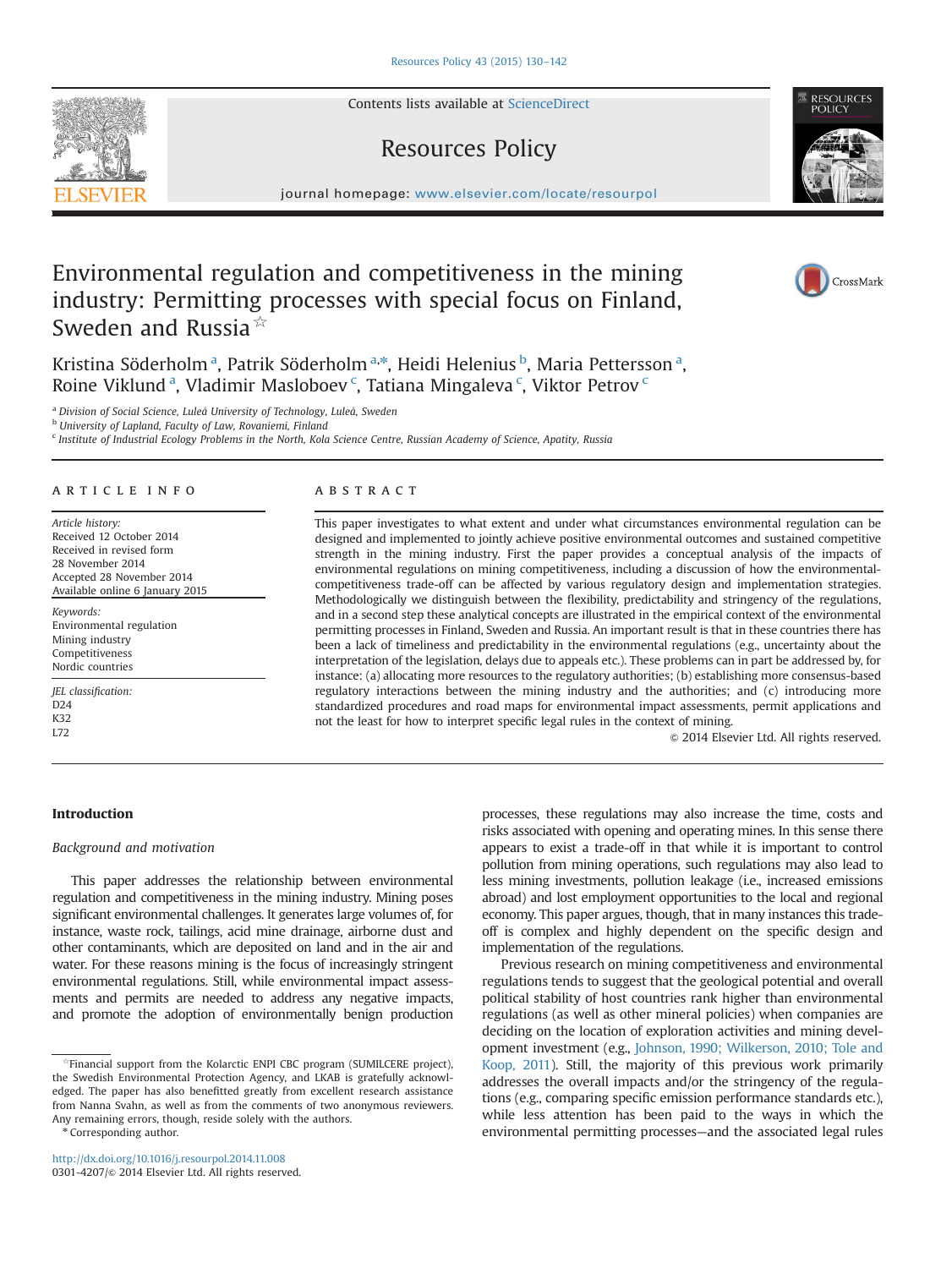—have been designed, interpreted and implemented in practice (see further Previous research on mining competitiveness and environmental policy). Other social science research on industrial pollution control has shown that a number of regulatory design issues could significantly influence the companies' prospects for complying with stringent environmental regulations while at the same time avoiding significant negative impacts on the competitiveness of the industry.

These issues concern, for instance, the flexibility granted to the industry in terms of selecting the appropriate compliance measures as well as the time granted to adapt the new requirements (e.g., [Bergquist et al., 2013\)](#page-11-0). Different regulatory approaches also differ in the sense that some rely on cooperation and consensus between the relevant authorities and industry, while others tend to be based on more conflict-ridden frameworks (e.g., [Lundqvist,](#page-11-0) [1980; Löfstedt and Vogel, 2001\)](#page-11-0). Environmental permitting processes are typically based on case-by-case assessments of new mines and/or production expansions at existing ones; the outcomes of these processes may therefore be highly dependent on, for instance, interpretations of the legal rules, timely regulatory decisions as well as on the regulators' competence concerning technological solutions and their costs. Such factors will influence the outcomes of the permitting process both in terms of the decision whether or not to allow mine development, and regarding the specific requirements of the granted permit. Any uncertainties associated with the process will in turn affect the risks faced by companies prior to investment.

The importance of the design and implementation of environmental regulations for the mining industry's costs, risks and profitability is evident when considering the expressed concerns of mining professionals. While the critique sometimes concerns the stringency of the regulations (i.e., permit requirements that are perceived to impose excessive costs following changes in the production process), it is more often pointing towards a lack of timely and predictable decision-making processes. For instance, in Sweden the mining permitting process has been claimed to be unpredictable, subjective, too slow, and in lack of coordination across different regulatory authorities (e.g., [Aaro et al., 2012\)](#page-11-0). In the USA and Canada mining managers and professionals have raised concerns that more stringent environmental regulations (e.g., the greenhouse gas regulations in California) in combination with permitting delays could induce the industry to start operations in developing countries (e.g., [PwC, 2012; Cervantes et al.,](#page-11-0) [2013; Wyatt and McCurdy, 2013\)](#page-12-0).

The above suggests that there is no simple and straightforward environment-competitiveness trade-off, and that there may be scope for achieving more favorable environmental outcomes without jeopardizing the industry's competitiveness through different policy designs and implementation strategies. In this paper we address this challenge both conceptually but also by examining the permitting processes of mining operations in Finland and Sweden, in part also referring to experiences from the Russian mining sector.

# Objectives and scope

The overall objective of this paper is to investigate to what extent and under what circumstances industrial pollution regulations can be designed to jointly achieve positive environmental outcomes as well as sustained competitive strength in the mining industry. Specifically, the paper provides:

 An analytical framework addressing the impacts of environmental regulations on the mining sector's competitiveness, and how the environment-competitiveness trade-off can be affected by various regulatory design and implementation strategies.

 An empirical illustration of how this framework can be employed in the empirical context of the environmental permitting processes—and the resulting pollution control requirements—in Finland, Sweden and Russia.

Mining companies are affected by several types of environmental regulations ([Eggert, 1994\)](#page-11-0), but in this paper we primarily focus on the pollution control requirements stipulated under the permitting conditions for new mines and/or for production expansions at existing mines. This also means that little explicit attention is devoted to, for instance, the issuance of concession permits and the regulation of land use issues (see [Williams \(2012\) and](#page-11-0) [Tiess \(2011\)](#page-11-0) for recent reviews). In addition, we also do not address the competitiveness impacts of different market-based policy instruments, such as various pollution charges and the European Union's Emissions Trading Scheme (EU ETS).

[Tiess \(2011\)](#page-11-0) emphasizes the importance of exchange of experiences of mining regulation between different countries, and our choice of case countries should be of interest for several reasons. First, together Finland, Sweden and Russia are important suppliers of both non-ferrous minerals and iron ore, especially in a European context. For instance, over 90% of the European Union's production of iron ore stems from Sweden. In all three countries the interest in continued mining development has been high during the recent decade due to elevated price levels. Second, though, surveys of mining professionals and managers show that these actors' perception of the investment environment—including the uncertainties surrounding the environmental regulations—differ significantly across Sweden and Finland on the one hand and Russia on the other. For instance, both Sweden and Finland are at the top of the Fraser Institute's ranking of mining countries, while Russia is not perceived to offer particularly stable regulatory conditions for mining companies [\(Wilson and Cervantes, 2014\)](#page-11-0). This is in part illustrated in Fig. 1 showing the impact of environmental regulation uncertainty (e.g., the stability of regulations, the consistency and timeliness of the regulatory processes, and whether regulations appear to be based on scientific knowledge or not) on investment propensity in the three countries.

Third, even though Finland and Sweden both offer relatively stable environmental regulations from the perspective of global mining representatives and also have fairly similar permitting processes, our analyses will show that some design features differ. Some of these features are potentially important from a competitiveness point-of-view. Interesting changes have also occurred in the environmental permitting processes over time, and in the empirical analysis we address a number of important characteristics of the Swedish regulatory approach during the 1970s and 1980s. This approach was in large based on a policy–style seeking cooperation



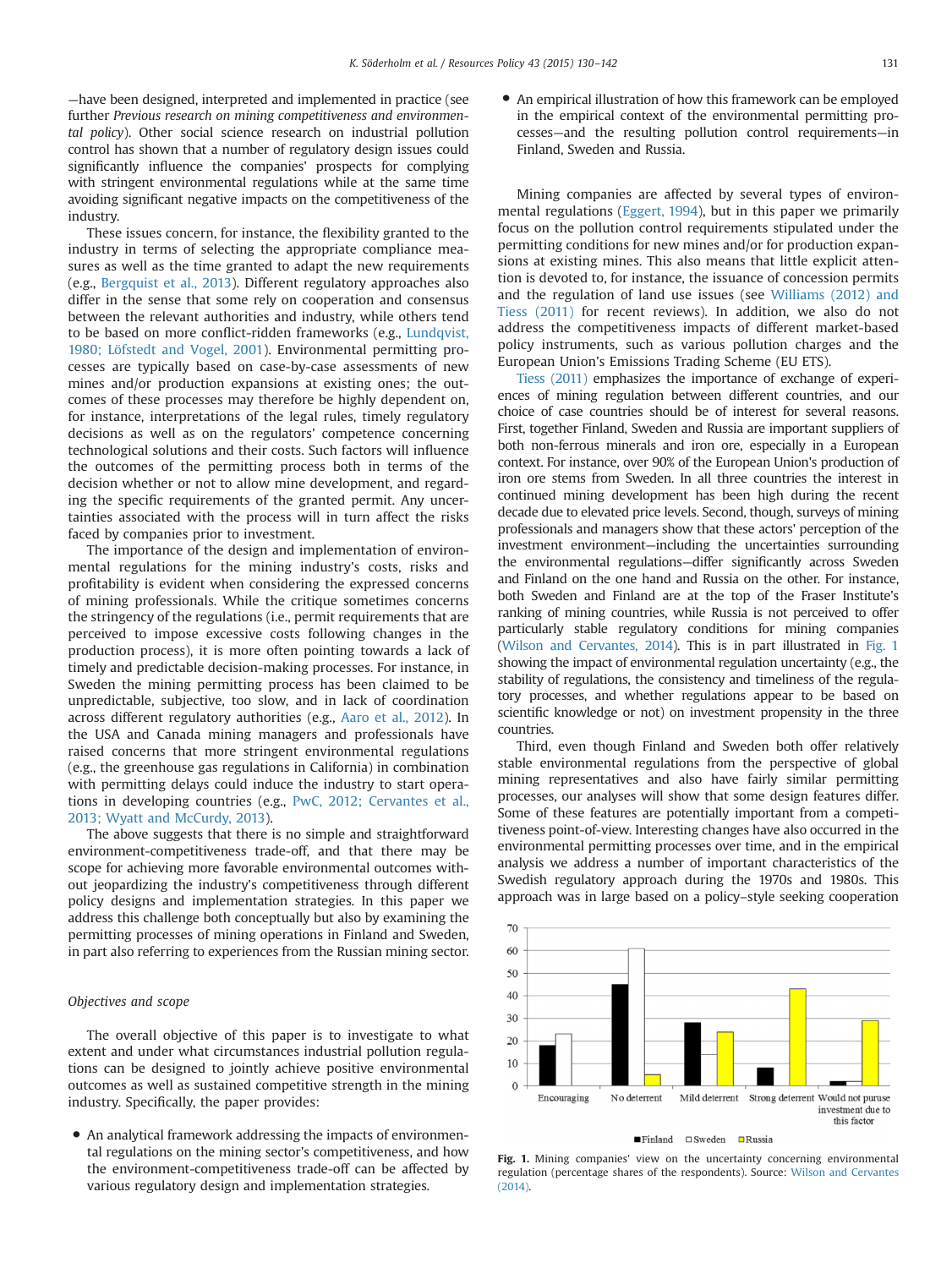and consensus between the regulators and the industry (e.g., [Lundqvist, 1980\)](#page-11-0). For instance, the experiences demonstrate the importance of flexible standards for emissions coupled with often extended compliance periods, and taking into account parameters such as local environmental impacts, potential for technological innovation as well as long-term competitiveness. During this regulatory era the emissions of a large number of pollutants (e.g., sulfur, COD, heavy metals etc.) were radically reduced in Swedish industry, without however significantly compromising its competitiveness (e.g., [Bergquist et al., 2013; Söderholm and Bergquist, 2013\)](#page-11-0).

#### Methodological approach and empirical material

Based on a review of the existing empirical literature and on a conceptual analysis of the environment-competitiveness tradeoff, we develop a simple analytical framework that can be used to investigate three important features of the environmental permitting process. These include: (a) the predictability and timeliness of the regulatory decision-making process from the perspective of prospective investors; (b) the compliance flexibility in terms of required pollution reduction measures and the time granted to comply with these; and (c) the stringency of the permit conditions (e.g., emission standards), including how these may be tightened over time. In a second step these three analytical concepts are illustrated and exemplified in the empirical context of the environmental permitting processes—and the resulting pollution control requirements—in Finland, Sweden and Russia. This provides an opportunity to learn from both good and bad experiences.

In large the analysis relies on an investor eye-view of the legal rules; it employs both case law and analytical jurisprudence for determining the content and function of the law. This also includes analyses of specific mining permitting processes in the three countries. In addition, we rely on secondary sources, including reports by company representatives (e.g., [Granberg, 2013\)](#page-11-0), as well as personal interviews with companies that have applied (or are about to apply) for a permit. The analysis of the early Swedish permitting process relies on permitting process documents held at the archives of the County Administrative Board and the National Archive of Sweden. This material is rich in the sense that it contains: (a) the permit application of the individual company, including detailed technical descriptions; (b) reports and decisions from the relevant authorities; (c) accounts of the negotiations between the authorities and the individual company during the assessment process; and (d) subsequent reports over related tests (of various pollution abatement methods) and the nature of the regulatory requirements.

#### Outline of paper

The paper proceeds as follows. In the next section we briefly review the empirical literature on the relationship between environmental regulation and competitiveness in the mining industry, and discuss how this paper contributes to this literature stream. Theoretical remarks and analytical framework provides a simple analytical framework addressing the impact of environmental regulation on mining competitiveness. Most importantly, it identifies and discusses a number of factors that will affect this relationship and the trade-offs involved. The next section provides a brief background to the environmental regulation systems in Finland, Sweden and Russia. The environmentcompetitiveness challenge in mining permitting cases reports our findings from illustrating the stringency, predictability and flexibility of these countries' environmental permitting processes, including examples from past and present mining cases. Finally, A final section provides a number of concluding remarks as well as some avenues for future research.

# Previous research on mining competitiveness and environmental policy

The empirical literature on the relationship between environmental regulation and mining competitiveness tends to define competitiveness as the capacity of regions and countries to attract investment in new and/or expanded mining operations. The key question has thus been to what extent the environmental regulations (e.g., including the conditions of the permits) have affected the expected costs and revenues of mining investment, and in turn the willingness to invest in new mining ventures across the world (e.g., [Tole and Koop, 2011; Rémy, 2003; Wilkerson, 2010](#page-11-0)). Often the focus has been on key differences among developed versus developing countries.

# Mining investment and environmental regulation: results from the literature

Overall the empirical research on mining investment and environmental regulations shows that geological potential and political stability are the most important factors determining the locational choice of mining companies. Mineral policies also matter, although in general environmental regulations have not constituted a major impediment to investment. This was shown already by [Peck et al.](#page-11-0) [\(1992\)](#page-11-0) who surveyed 32 multi-national mining companies. Similar results have been obtained in more recent research. [Wilkerson](#page-11-0) [\(2010\)](#page-11-0), [McNamara \(2009\) Annandale and Taplin \(2003\)](#page-11-0) also highlight the role of political stability. For instance, [Wilkerson \(2010\)](#page-11-0) argues that mining companies tend to locate in countries where government functions in a stable and smooth way, thus providing a safe business climate. Moreover, [Tole and Koop \(2011\)](#page-11-0) use a dataset going back to 1975 in order to analyze where the world's largest gold mining companies have chosen to locate new mines, and whether the stringency of environmental regulations has affected this decision. The authors show, using econometric techniques, that gold mining companies have tended to locate in regions close to their head offices and in regions where corruption levels are low. These companies prefer to locate in regions that can offer a low-risk, secure, transparent and stable business environment. In other words, rather than seeking out countries where environmental regulation is lax, mining firms are primarily searching for countries that provide an overall stable government.

At the same time the politically stable countries also tend to be those with the strictest environmental regulations. Thus, although environmental legislation may act as an impediment to exploration in some regions and can entail delays of the start-up process, the largest mining companies tend to be subject to environmental regulation practically in all places they choose to locate their mining operations. For this reason one is unlikely to detect a close negative empirical relationship between environmental regulation stringency and mining investment.

A number of empirical studies investigate and comment on this relationship in more detail. [Annandale and Taplin \(2003\)](#page-11-0) address the effect of environmental permitting processes on proposed mine development projects internationally, and they present the results of a survey among 200 mining company executives in Australia and Canada. The responses indicate that a substantive majority of mining companies do not perceive the environmental permitting process as an impediment to investment and it may even encourage investment activity. This was particularly the case among the Australian companies, while the Canadian executives overall expressed more concern over the negative impacts of the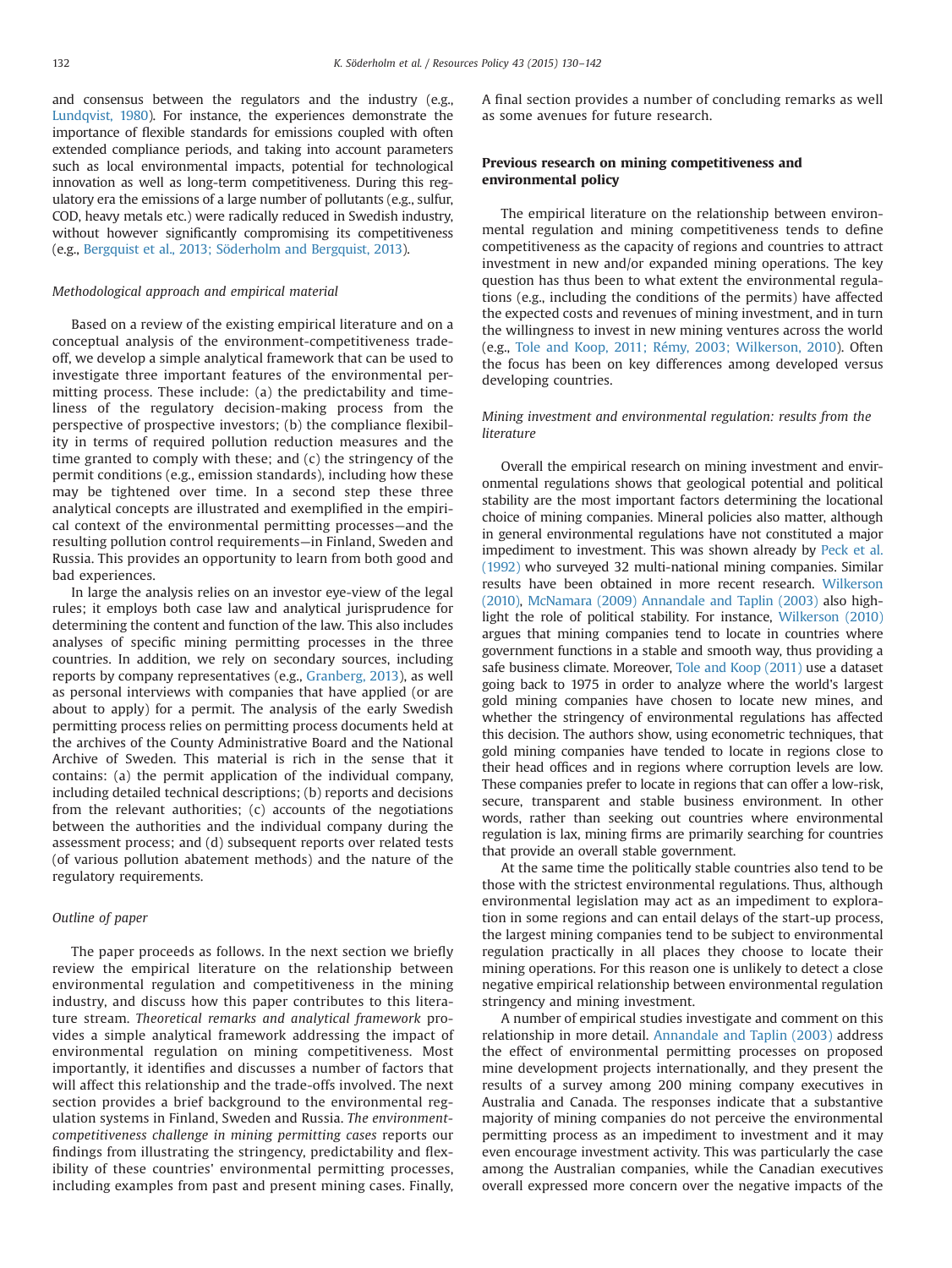permitting process. [Tole and Koop \(2011\)](#page-11-0) report similar results following their econometric analysis of the locational choice of multi-national gold mining companies. Specifically, they show that strict environmental regulation did not affect the location decisions and it could even attract investment. This is reflected in the fact that gold mining firms seem to be more inclined to invest in regions with a clean environment, although their results are less robust for this finding.

Rather than being intimidated by strict environmental regulation, mining companies may be looking for it, or at least for the factors that the existence of such regulation represent, such as stable political and legal institutions.<sup>1</sup> Companies prefer to commence operations in countries where the environmental regulatory framework is clear and consistent as well as non-discretionary (see also [Rémy, 2003](#page-11-0)). The role of regulatory stability is further accentuated in the Fraser Institute's annual assessment of the attractiveness of different mining nations for investment. In these assessments mining professionals are asked to evaluate how uncertainty regarding environmental regulations (e.g., the stability of the regulations, the consistency and timeliness of the regulatory processes, whether regulations appear to be based on science or not, etc.) affects their willingness to invest in different regions or countries. This assessment shows, for instance, that in developed countries environmental regulations are generally less of a deterrent to investment than is the case in the developed world.

Regulatory stability is particularly important for mining given the cyclical nature of minerals markets with widely fluctuating output prices, thus providing narrow investment 'windows' and forcing a certain time table for new investments. Results from the Behre Dolbear Group's annual assessment of the performance of different mining countries add to this picture ([Wyatt and McCurdy,](#page-12-0) [2013](#page-12-0)). One of the factors that they consider is the average time it takes to obtain a permit decision. According to [Wyatt and McCurdy](#page-12-0) [\(2013\)](#page-12-0) delays in the permitting process are a global problem, and it will be affected by, for instance, requirements for public consultation, adversarial trials and opposition and intervention by various stakeholder groups and NGOs. For instance, in parts of the USA delays in the permitting process have posed a substantive risk to mining operations, and lead times of 7–10 years before new mines can start operating are common.

Most previous research, though, do not 'decompose' the environmental regulatory framework in order to separate between, for instance, the stringency of the imposed permit conditions (e.g., performance standards) on the one hand and other design and implementation features on the other. The latter includes, for instance, the uncertainties created by the lack of timeliness in the regulatory decision-making process. Previous research also lacks a set of comparative studies of regulatory design and implementation in different countries.

A contributing explanation for the non-existent (and sometimes even positive) relationship between environmental regulation and mining development is that differences in compliance costs across countries may be relatively unimportant to the multi-national mining companies since these companies tend to adopt the same technological and environmental standards independent of where they choose to operate. This is in turn due to a number of factors, including that: (a) the most modern and cost-effective mining processes are generally the most environmentally friendly ones; (b) environmental standards are becoming stricter worldwide, it thus makes sense for the industry to adopt strict environmental standards early on, rather than having to readjust later on; and (c) international mining companies are exposed to scrutiny and pressure from the public, banks and the shareholders to pursue appropriate environmental conduct [\(Peck et al., 1992; Rémy, 2003\)](#page-11-0). The mining technologies used also have to comply with the environmental standards adopted in countries with strict regulations since much of the market potential for metals and minerals are found in these same countries.

Furthermore, [McNamara \(2009\)](#page-11-0) notes that multi-national mining companies, independent of their size, are affected by something that resembles an international consensus on environmental matters, and they are also increasingly influenced by various self-regulatory industry codes and standards. The companies wish to maintain a good corporate image, and they therefore shy away from situations that could evoke scandals that will make clients, customers and the public lose trust in them (see also [World Bank and International](#page-12-0) [Finance Corporation, 2002\)](#page-12-0).

[Hilson \(2000\)](#page-11-0) argues that while the multi-national mining companies often use the same environmental standards independent of where they are operating, this is not likely to be true for small companies in the developing world. Small local mining operations in poor countries are likely to be the ones primarily affected by, and benefitting from, a lack of stringent environmental regulations. However, small mining companies are also more often dependent on credit, so this is likely to be particularly prevalent in regions and countries in which international banks, development organizations etc. are not pushing for increased environmental conduct ([Rémy, 2003](#page-11-0)).

Nevertheless, while it may not be an obvious advantage for countries to implement slack environmental regulations in order to attract foreign mining investment, at least not in the long-run, this does not imply that costs and productivity of mining companies are not affected by environmental regulations. Most notably perhaps, while companies may well adapt to stricter environmental regulations in the long-run, the intermediate period can be both long and burdensome and involve significant costs and investment in order to comply with the environmental regulations. This implies that the dynamics of the regulatory impacts, including how the responsible authorities interact with the industry and other regulatory design issues, will be important for addressing the environment-competitiveness dilemma at the company level.

#### Additional lessons from the industrial pollution control literature

While issues relating to regulatory design and implementation have not been adequately addressed in the previous social science literature on mining and the environment, previous research on differences in environmental regulatory systems across countries (e.g., [Lundqvist, 1980; Jänicke, 1992; Bergquist et al., 2013\)](#page-11-0) suggests that the presence of negotiated policies in some countries has facilitated the environmental transformation of important industrial sectors. Long-term collaborative interaction among companies and regulators can make use of decentralized knowledge and create legitimacy for the policy outcomes. In contrast, more conflict-ridden regulatory systems have tended to produce poorer results in terms of reduced industrial emissions. In this context, comparative studies have argued that since the early 1970s the U.S. environmental regulatory approach has been largely adversarial while the corresponding regulations in many European countries have been more consensual ([Brickman et al., 1985; Lundqvist, 1980](#page-11-0)).<sup>2</sup>

<sup>&</sup>lt;sup>1</sup> [McNamara \(2009\)](#page-11-0) argues that it is typically easier for a large multi-national mining company with its headquarter in, for instance, Australia to carry out mining activities in a similar regulatory culture with strict environmental standards, as opposed to starting businesses in a country with lax environmental regulations but completely different legal institutions and rules of conduct.

 $2$  The flip-side of this coin is that the transparency of the U.S. system has been– and may still be— higher than in Europe. The European model has historically been more trusting and led by centralized elites. Over time, though, the two systems have tended to converge and adopted similar features ([Löfstedt and Vogel, 2001\)](#page-11-0).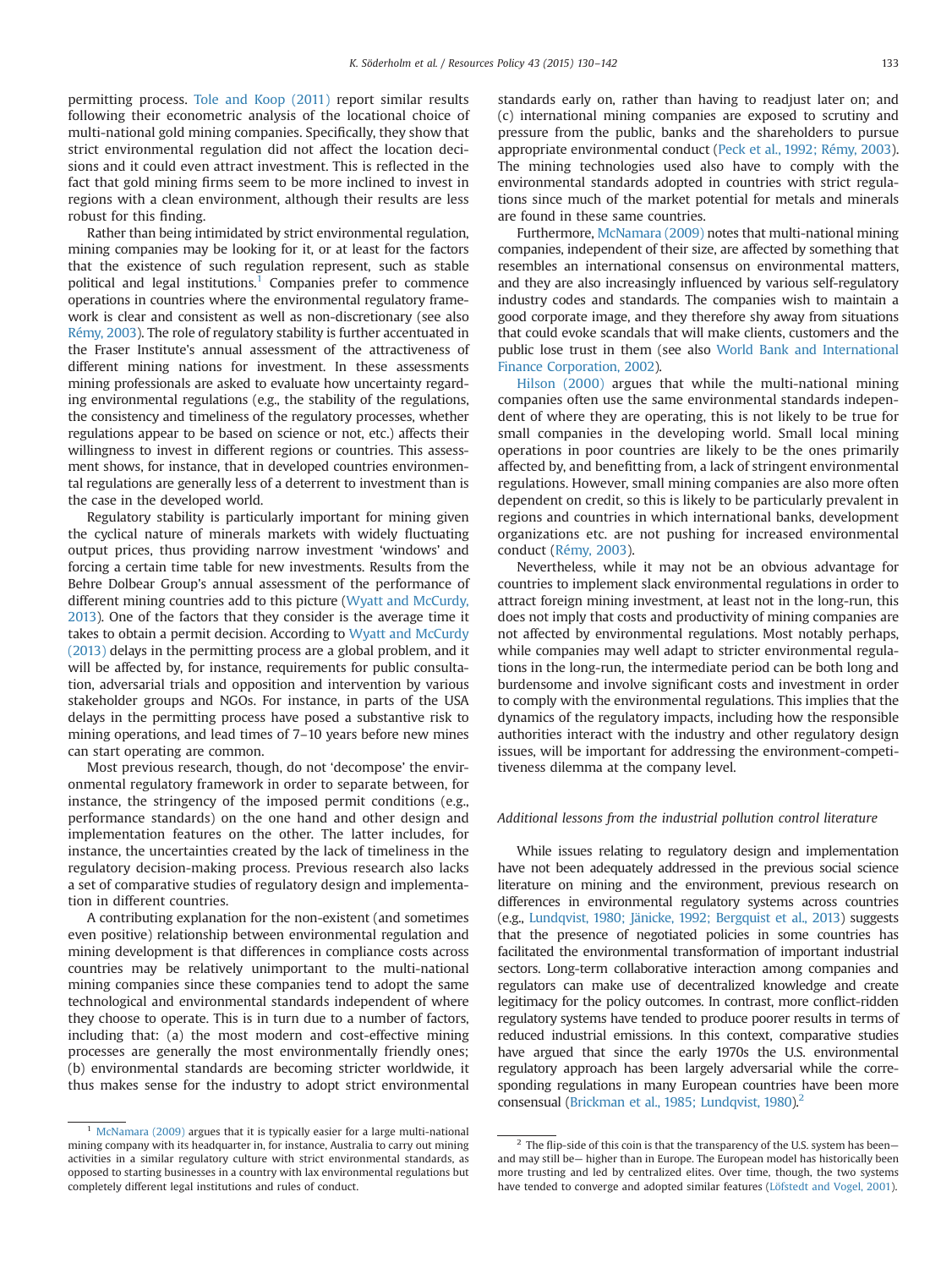Furthermore, previous theoretical and empirical research also suggests that environmental regulations that provide flexibility over time in identifying, developing and demonstrating new technology will stimulate innovation, and permit industrial firms to coordinate pollution prevention measures with productive investments (e.g., [Lindmark and Bergquist, 2008; Bergquist et al.,](#page-11-0) [2013\)](#page-11-0). In the environmental economics literature a lot of attention has been devoted to the incentive-based policy instruments, such as pollution charges and emissions trading schemes ([Goulder and](#page-11-0) [Parry, 2008\)](#page-11-0). There are, however, also important differences in the regulations typically required as a result of individual permits. For instance, emission standards that are technology- rather than performance-based will risk to force the diffusion of suboptimal technologies. [Lindmark and Bergquist \(2008\)](#page-11-0) compare the regulatory strategies to reduce emissions of several heavy metals from two metal smelter plants in Canada and Sweden, respectively. These authors show that the Swedish regulatory approach during the 1970s and 1980s differed from the Canadian one in that it relied exclusively on performance standards as opposed to technology standards. This made it easier for the Swedish plant to experiment with different compliance strategies, and to choose the most efficient ones. In the end this resulted in both better economic and environmental performance compared to the Canadian competitor.

Previous research also emphasizes the importance of intertemporal flexibility in the compliance process. For instance, [Sartorius and Zundel \(2005\)](#page-11-0) as well as [Nentjes et al. \(2007\)](#page-11-0) have emphasized that the regulatory 'time-strategy' may constitute an important issue in environmental regulation. For instance, longer compliance periods imply a less rapid emission reduction, but at the same time companies have time to reduce uncertainty and compliance costs by engaging in R&D and technology demonstration activities.<sup>3</sup>

#### Theoretical remarks and analytical framework

# The competitiveness-environment relationship

There is no generally established definition of the competitiveness of industrial companies. In this paper we follow [Tilton \(1992\)](#page-11-0) and relate competitiveness to the ability to gain and maintain market shares, thus suggesting that a company with a declining market share is losing its competitiveness. Tilton also notes that since mineral commodities often are relatively homogenous and standardized, the competitiveness of mining companies is largely based on costs of production. If these costs are not low enough there would be little scope for making normal long-run profits.

In order to investigate the impact of environmental regulation on competitiveness one must therefore analyze: (a) to what extent and in what ways these regulations influence companies' direct and indirect costs and productivity (i.e., crowd out other productive investments); as well as (b) if and how these cost increases can be passed on to the firms' customers (so-called 'cost passthrough') without a resulting loss in revenues. Mining companies in the developed world typically operate in global markets with intense competition for relatively homogenous products, and they therefore have relatively limited scope for passing on increased costs to the customers. In the following we will therefore focus on the impact of regulations on mining companies' costs and productivity.

Environmental regulations imply that the companies' productive resources must be allocated to invest in pollution abatement at the expense of other investments. Although such requirements often can be motivated from society's point-of-view they raise the cost of opening and operating new mines. Fig. 2 shows different ways in which production costs may be affected, both directly and indirectly. The direct costs include the extra costs associated with, for instance, new equipment, administration (including new staff), production interruptions and the purchase of more expensive factor inputs. These costs can also be 'hidden' and not easily detected for an external evaluator (e.g., [Joshi et al., 2001\)](#page-11-0). One example of this is where the regulation leads to more frequent production stops, which in turn leads to a decrease in supply reliability. A new regulation can also imply that a mining operation needs to substitute one factor input (e.g., fuel) for another; even if the new input factor has the same price as the replaced one this may result in lower profits due to inferior product quality. The lost revenues of such impacts can be difficult to assess in advance.

The indirect costs arise since the environmental regulations may crowd out other productive investments in capital and/or innovation, and this leads to a lower long-run profitability. If a new pollution standard requires a company to make other priorities in its R&D budget and spend more money on environmental innovation, the direct effect on the company's costs may be negligible. Still, since less attention is now paid to conventional R&D there may be negative impacts on the competitiveness in the long-run. Another example of indirect costs is the costs that are often referred to as general equilibrium costs. For instance, if an environmental requirement is imposed on the mining industry, this may influence the costs and prices faced by other sectors (e.g., those that sell inputs to mining companies).

The notion that environmental regulation has negative impacts on industrial competitiveness has also been challenged. Much of this discussion has centered on the so-called Porter hypothesis ([Porter and van der Linde, 1995\)](#page-11-0), essentially arguing that 'properly-designed' environmental regulations will: (a) stimulate environmental innovation (the weak version of the hypothesis); and (b) increase not only the environmental performance but also the economic performance (i.e., profits, productivity etc.) of industries (the strong version). According to [Porter and van der Linde \(1995\)](#page-11-0) properly-designed environmental regulations should adhere to three principles. First, the regulations must create maximum opportunities for compliance and innovation, leaving the specific technology choices and compliance strategies to industry and not to the regulator. Second, the regulatory process should leave as little room as possible for uncertainty at every stage. Third and finally, the environmental regulations should foster continuous



Fig. 2. Categorization of the impacts of environmental regulation on the industry's costs. Sources: based on [Jaffe et al. \(1995\)](#page-11-0) and [Brännlund and Lundgren \(2009\).](#page-11-0)

<sup>&</sup>lt;sup>3</sup> The importance of the timing of policy and repeated regulator-firm interactions is emphasized also in [Mohr \(2006\)](#page-11-0) and in a number of industry case studies. For instance, [Kivimaa \(2007\)](#page-11-0) investigates the environmental policy–innovation linkages in the Nordic pulp, paper and packaging industries, and concludes that credible regulations that are gradually tightened over time will tend to encourage environmental innovation in production processes.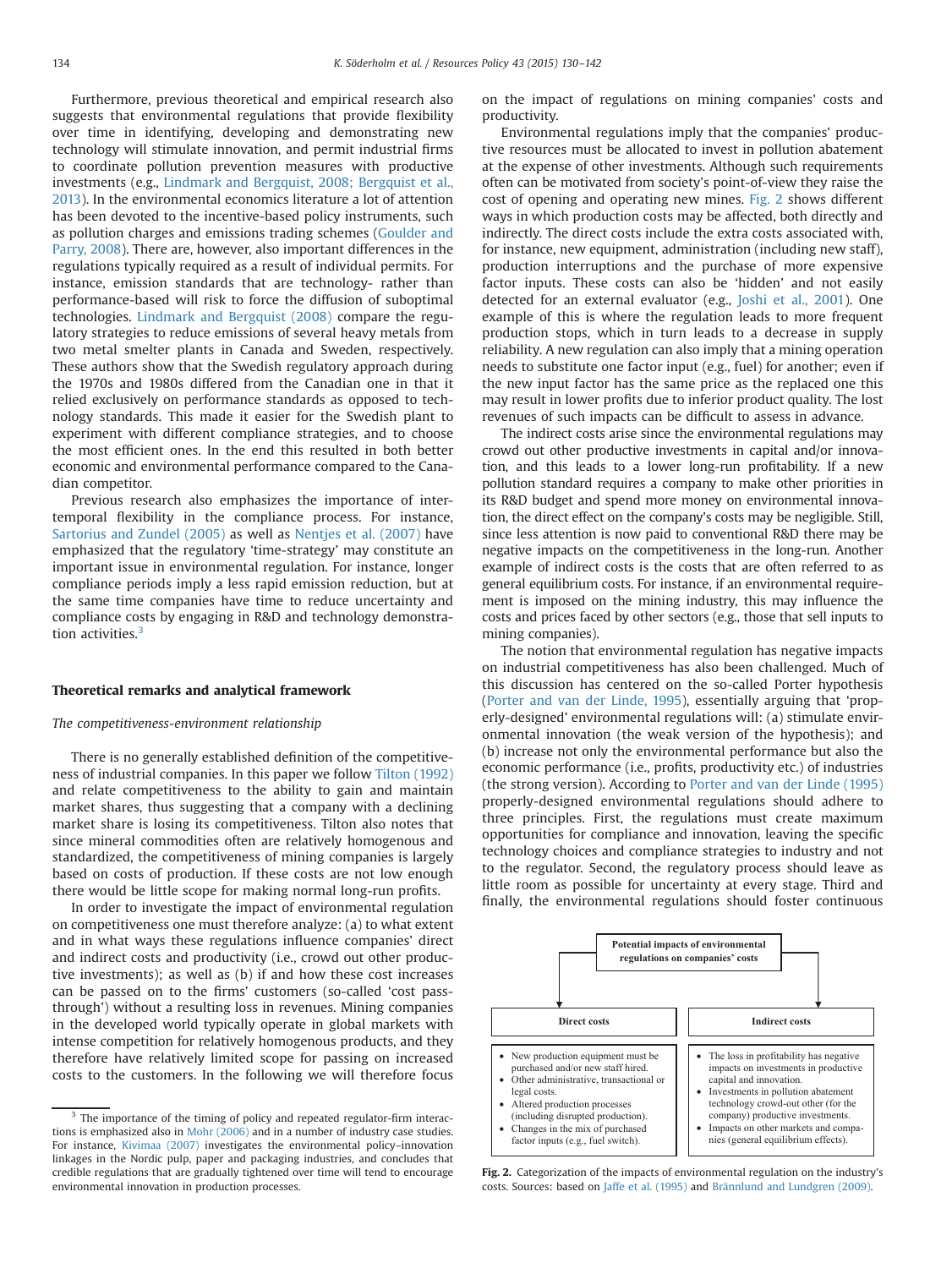environmental improvements rather than locking in any particular technology.

In general, there is strong empirical support for the weak version of the Porter hypothesis (e.g., [Ambec et al., 2011, Ford](#page-11-0) [et al., 2014; Lanoie et al., 2011; Söderholm and Bergquist, 2013\)](#page-11-0). This is far from controversial; regulatory decisions that force companies to undertake pollution abatement investments will provide incentives to search for and develop new and cheaper abatement technology. The strong version of the Porter hypothesis is much more controversial, and contrasts with the above notion of increased costs and lower industrial productivity following the introduction of environmental regulations. However, the empirical support for this hypothesis is limited (e.g., see the review by [Brännlund and Lundgren, 2009\)](#page-11-0). Although there may be single cases where one ex post may observe non-insignificant productivity improvements following the implementation of stricter regulations, this does not imply that the introduction of stricter regulations is motivated ex ante. At the company level there are likely to exist several—not yet identified—productivity-enhancing measures that could be undertaken if companies allocated enough resources (e.g., staff hours) to identify these. Still, in a world of scarce resources the relevant question is not whether such search efforts generate new ideas and solutions or not, but instead whether the search efforts that are being induced by the environmental regulations generally lead to more significant productivity improvements compared to the corresponding search efforts that companies do initiate themselves (e.g., [Jaffe et al., 1995\)](#page-11-0).

In this paper we do not provide explicit tests of the Porter hypotheses. Instead we address the issue of how environmental regulations should be designed and implemented to potentially ease up the tension between regulatory pressure and competitiveness. In this context Porter's criteria for properly designed regulations are of significant interest.

# The importance of environmental regulatory design and implementation

We identify and discuss three features of environmental regulations that could affect the prospects for addressing both environmental and competitiveness concerns in the permitting process. These are briefly summarized and exemplified in Fig. 3. Here we distinguish between regulatory issues that arise before the permit is granted (ex ante), and the design and implementation of the regulations in the case where the permit is granted (ex post).

Mining is a capital intensive industry and many of the concerns about competitiveness associated with environmental regulations could emerge in the form of a lack of predictability and timeliness prior to the regulatory decision. For a mining company capacity expansions (or replacements) are keys to its future competitive strength. However, due to the cyclical nature of minerals markets, the mining industry has typically faced narrow investment windows, i.e., periods characterized by high prices and favorable conditions for loan financing. Moreover, the competitive environment has led to an increased demand for efficiency improvements and high capacity utilization rates. This includes, for instance, the

| Ex ante regulatory environment                                                                                                                                                                                                                                                                                   | Ex post conditions of the permit                                                                                                                                                                                                                                                                                            |
|------------------------------------------------------------------------------------------------------------------------------------------------------------------------------------------------------------------------------------------------------------------------------------------------------------------|-----------------------------------------------------------------------------------------------------------------------------------------------------------------------------------------------------------------------------------------------------------------------------------------------------------------------------|
| Timeliness and predictability, implying for<br>instance:<br>adequate resources and competence at the<br>relevant authorities permitting the issuing of<br>timely regulatory decisions.<br>limited uncertainty about how to interpret the<br>legal rules (also making late appeals less<br>likely to take place). | Flexibility, in terms of for instance:<br>• the choice of compliance measures at the<br>mine (e.g., performance standards).<br>• the use of extended compliance periods.<br>Stringency, in terms of:<br>• the amount of pollution reduction required,<br>and the anticipated tightening of these<br>requirements over time. |

adoption of lean manufacturing techniques and just-in-time inventory systems [\(Humphreys, 2000\)](#page-11-0). This can in turn greatly increase the importance of a producer's capacity to demonstrate itself as a consistent and reliable supplier. Significant delay in the permitting processes—e.g., due to a lack of staff and resources at the regulatory authorities and/or generous opportunities for local stakeholders to participate (and appeal) in the process—may threaten this reputation.

However, while the source of money, the timing of repayment of loans, the need to make a profit etc., tend to force a particular timetable (and outcome), the mining industry must also acknowledge the business risks associated with tense community relations. Over time the industry has witnessed an increased demand for a more inclusive mining sector that embraces the rights of people, and involves more direct participation in decision-making processes at the regional and local level (e.g., [Söderholm and](#page-11-0) [Svahn, 2014](#page-11-0)). For these reasons several companies and governments in mineral-rich countries have embraced the need for mineral ventures to gain a 'social license' to operate, i.e., a broad approval and acceptance of society towards these ventures that goes beyond the requirements of formal licenses. Typically this requires early and constructive dialogs with important stakeholders and the local population to avoid future appeals and delays in the process ([Prno, 2013](#page-11-0)).

Another issue that may influence the predictability of the outcome of the permitting processes is if the legislation provides the authorities with a substantial degree of discretion to interpret how the rules should be interpreted and put into practice (e.g., concerning the conditions for obtaining a permit). For instance, if the legal rules provide very vague guidelines for how to assess specific cases, this could provide room for late appeals and lengthy licensing processes. Often the legal rules are deliberately vague; one could argue that they have been formulated so as to provide scope for promoting the interest of both economic development and environmental protection over time. However, legal rules should also aim to clarify "what applies" in a particular situation ([Pettersson](#page-11-0) [and Söderholm, 2014\)](#page-11-0). In the absence of clear ex ante guidelines mining investments risks may be significantly exacerbated.

Flexibility concerns how the conditions of the permit are set, first of all to which extent they rely on technology prescriptions or on performance-based emission standards. Performance or technology standards have been the main policy instruments to regulate industrial pollution in most countries (e.g., [Ashford and](#page-11-0) [Caldart, 2008](#page-11-0)). However, the economic impacts of these are likely to differ significantly. Individual mines typically differ in terms of their pollution abatement costs, and these costs are not likely to be known with any certainty prior to investment. Still, mining companies normally know far better than the regulating authorities what it will cost to abate emissions at the mine. They also have few incentives to reveal this information to the regulator. This is known as information asymmetries. In such a setting performance standards are likely to be more cost-effective, since these leave it to the individual company to identify the relevant compliance measures. Technology standards instead dictate what specific processes or solutions that companies must use; by design this type of regulation provides little leeway to undertake other potentially more efficient measures.

Since the future costs of pollution abatement technology are uncertain, companies need to develop and test new and more efficient technological solutions in order to comply with increasingly stringent regulations. Given the uncertainties involved in the R&D and technology demonstration process, flexibility is important also in terms of the time allowed for complying under the permit conditions [\(Nentjes et al., 2007](#page-11-0)). For instance, the capital stock of the mining industry is durable and replacing industrial equipment will be costly Fig. 3. Environmental permits and competitiveness: critical issues. and time-consuming. For this reason extended compliance periods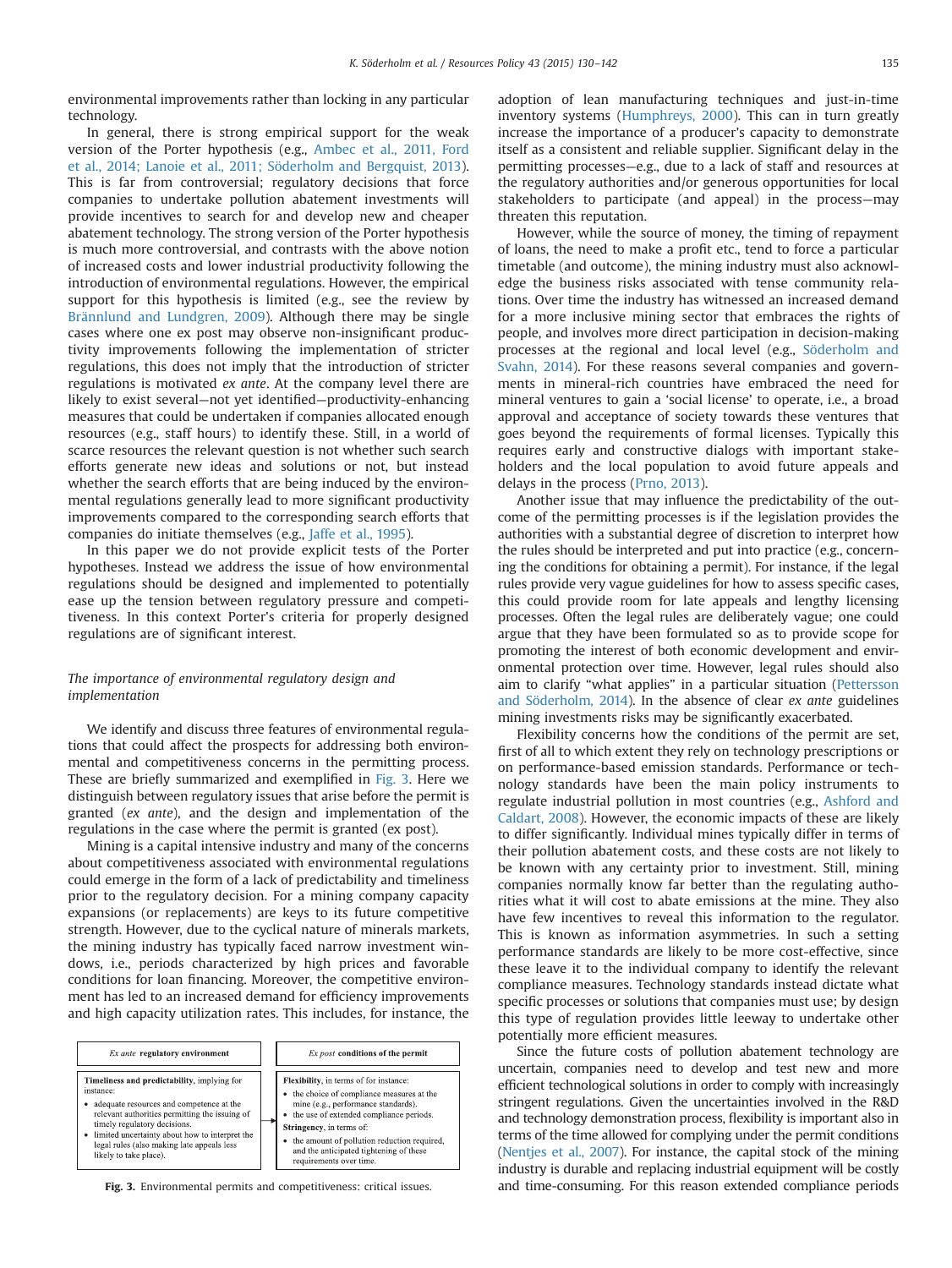could help to ease the environmental-competitiveness trade-off. This type of dynamic flexibility provides companies with time to experiment and test new technologies, and avoid errors in the compliance process.4 However, in countries relying heavily on strict environmental quality standards (e.g., the use of maximum allowable concentrations), such adjustment periods may be difficult to implement since they may lead to non-compliance in the short-run.

Finally, the stringency of the regulations is clearly relevant from a competitiveness perspective. In most countries the environmental permitting processes involve also an assessment of the presence of "excessive costs" (e.g., [Sorrell, 2002](#page-11-0)), but there exists no well-established methodological approach to assess such impacts in individual cases. In our investigation we primarily address the issue of regulatory stringency from a dynamic perspective, and in the context of Porter's criterion that the regulations should foster continuous environmental improvements. In the presence of firmregulator information asymmetries, though, this is often difficult to achieve in practice, and may involve difficult trade-offs. The incentive effects of performance-based emission standards will deteriorate over time, e.g., as less costly abatement technologies are introduced. For this reason, there will be calls for a gradual tightening of the standards, but in determining the new values, the authorities require substantial knowledge about future abatement costs. If they underestimate these costs, the limit values may be very stringent with potentially detrimental effects on the economic performance of industrial activity. In contrast, if the costs are overestimated, the implemented emission standards will be too lax, thus resulting in weak incentives for mining companies to improve their environmental performance.<sup>5</sup>

Again, an important regulatory tool for resolving this competitiveness–environment trade-off is the allowed compliance period. A longer compliance period implies a less rapid emission reduction, but at the same time firms have time to reduce uncertainty and compliance costs by engaging in R&D and demonstration activities. It may also be important for the authorities to invest in know-how on industry-specific pollution abatement technology to bridge information asymmetries between plant owners and the regulating authority. The use of a consensus-based regulatory strategy, including regular and constructive dialogs between the regulator and the industry (e.g., concerning time plans, compliance methods etc.), could also assist in this process.

# Background to pollution control legislation in Finland, Sweden and Russia

In all three case countries the environmental permitting of mining operations is (and has also historically been) based on case-by-case assessments. The permitting processes are however complex, typically involving the application of a large number of rules, distributed among several different laws and levels of authority, as well as environmental impact assessments and consultations with various stakeholders. In this paper, though, we focus solely on the most important legal rules pertaining specifically to industrial pollution control. A more comprehensive presentation and assessment of the permitting of mining operations in Finland, Sweden and Russia are provided by [Pettersson et al. \(2014\)](#page-11-0) (see also [Tiess, 2011\)](#page-11-0).

In Sweden, besides an exploitation concession (in line with the Minerals Act), it is also necessary for mining operations to obtain an environmental permit in accordance with the Environmental Code (1998:808). An environmental impact assessment (EIA) is required, and the resulting regulations and conditions (e.g., emission standards) rely heavily on the criteria outlined in the Code, including, for instance, the precautionary principle and the requirements for Best Available Technique (BAT). The decisions concerning the specific conditions of the environmental permit (if granted) are taken by the regional Land and Environmental Courts.

The Swedish permitting process for industrial plants prior to the advent of the Environmental Code in 1998 is also of interest from an environment-competitiveness point-of-view, and below we address a number of important features of this earlier regulatory approach. The legal rules outlined in the 1969 Environmental Protection Act were overall very similar to those of its successor (the Environmental Code). However, the 1969 Act envisaged a permitting process that was based on a policy–style seeking cooperation and consensus between the regulators and the industry ([Bergquist et al., 2013;](#page-11-0) [Lundqvist, 1980\)](#page-11-0). The process was administrated by the Franchise Board of Environmental Protection (FBEP), and the permits had to be reassessed and renewed every 10 years on the basis of what was considered BAT at the time. In The environment-competitiveness challenge in mining permitting cases we illustrate how this regulatory approach relied on flexible performance standards implemented in combination with extended compliance periods. In these ways it provided scope for environmental innovation, and permitted the affected companies to coordinate pollution abatement measures with productive investments.

In Finland the permitting process is overall similar to the Swedish one. The main legal document concerning the prevention of air and water pollution is the Finnish Environmental Protection Act (EPA 86/ 200), and similar to Sweden it is based on general principles such as BAT, the principle of caution and care, the polluter pays principle etc. Some environmental issues are addressed also in the Finnish Mining Act (621/2011). All permit applications must include a comprehensive EIA, which is then reviewed by the Regional State Administrative Agencies. These also grant the permit and stipulate the permit conditions.

Moreover, since both Sweden and Finland are Member States of the European Union a number of EU Directives also affect the environmental regulation of the mining industry. For instance, an integrated pollution prevention approach based on individual performance standards for industrial plants has been the core of the so-called IPPC Directive (Directive 2008//EC) and in the more recent Industrial Emissions Directive (Directive 2010/75/EC), the latter repealing the IPPC Directive as of January 1, 2014. Moreover, public participation is required in both the Swedish and the Finnish EIA procedures, but such deliberations were more limited in Sweden during the 1970s and 1980s (e.g., [Lundqvist, 1980](#page-11-0)). Until the 1990s Swedish industrial pollution regulation only involved a few networks of actors.

In Russia the exploitation of mineral resources is based on a licensing regime, and the main legislation consists of the 1992 Subsoil law. According to this legislation any company that holds the user rights has certain obligations, including, for instance, the prevention of the accumulation of industrial or domestic waste in catchment areas and in places where groundwater is used for drinking. Moreover, the mining operations must also comply with certain technical (including environmental) standards. These should be agreed by a special committee prior to approval. This committee is established by the Federal authority for administration of the State fund of Subsoil resources, and it includes representatives of the State mining supervision and executive authorities in the field of environmental protection.

<sup>4</sup> The notion that the costs of innovation can be reduced by extending the R&D period has been illustrated in, for instance, [Kamien and Schwartz \(1982\)](#page-11-0) and [Viscusi et al. \(2005\)](#page-11-0).

<sup>&</sup>lt;sup>5</sup> It can be noted that in this situation, performance standards are likely to perform worse than market-based instruments (e.g., emission charges, markets for tradable allowances etc.). This is because under a performance standard the company will have no incentive to perform beyond the pre-determined limit value, while market-based instruments generally induce plant owners to conduct low-cost abatement beyond this level (since this reduces charge or allowance payments). See, for instance, [Goulder and Parry \(2008\).](#page-11-0)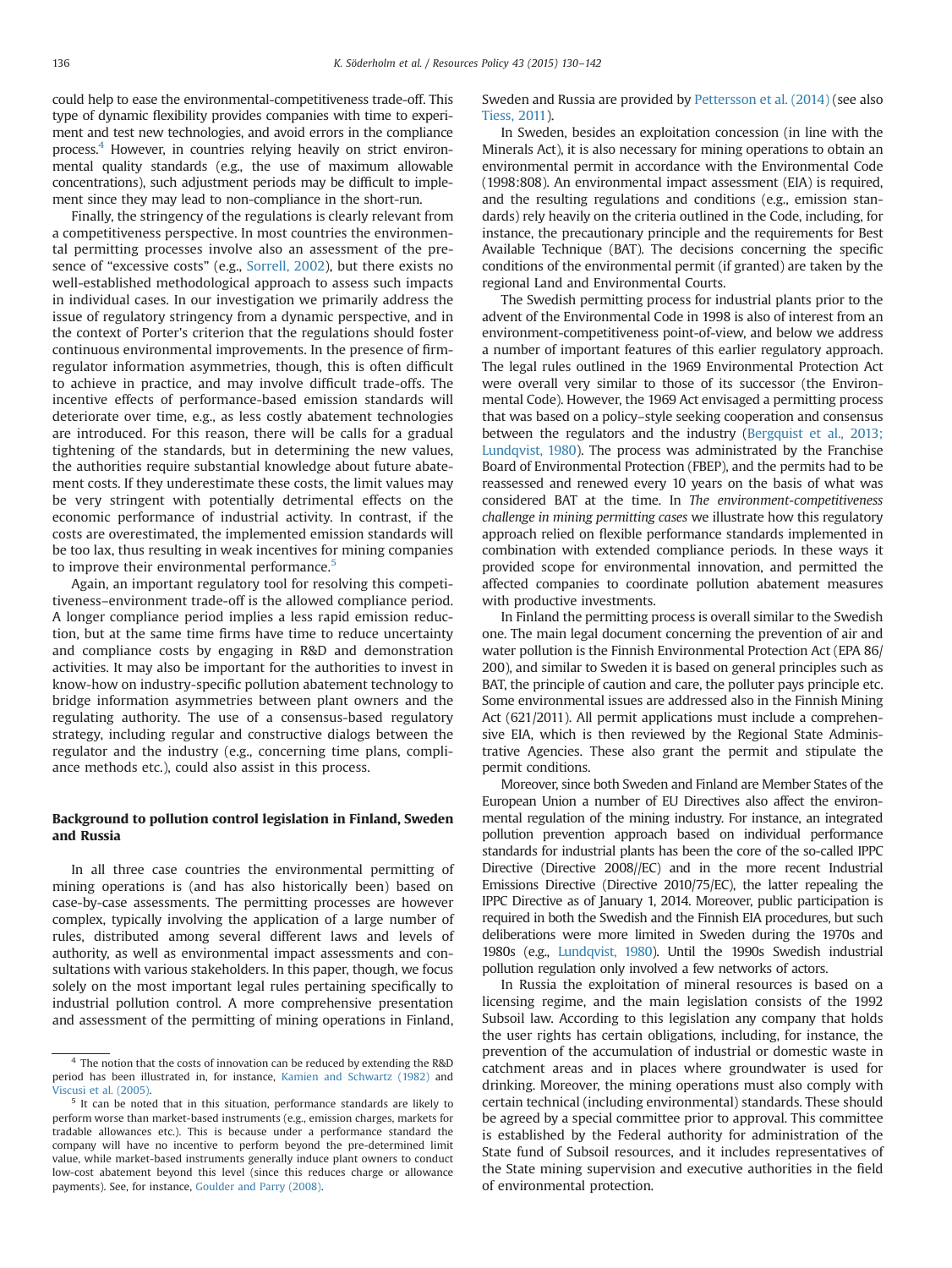Prior to the permit decision an EIA must be conducted, and this involves several other legal Acts, e.g., the Environmental Protection Act. These include substantive provisions in relation to the environment, and prescribe, for instance, precautionary measures, emission limit values and environmental quality standards. The plant-specific emission limit values have typically been derived from environmental quality standards using modeling software (e.g., maximum allowable concentrations for over 200 pollutants have been prescribed) [\(Organization for Economic Co-operation](#page-11-0) [and Development \(OECD\) 2006\)](#page-11-0). Companies pay a fee exceeding these limit values. Still, in spite of these formal requirements the room for neglecting important pollution problems can be significant in Russia (e.g., [Pettersson et al., 2014\)](#page-11-0). Since 2014 the Russian Ministry of the Environment has been preparing for a fundamental change in the regulatory system, with a stronger emphasis on getting companies to invest in BAT.

# The environment–competitiveness challenge in mining permitting cases

#### Introduction

Our analytical framework pinpoints a number of conditions under which the environmental permitting can provide scope for achieving improved environmental performance with minor negative repercussions for the competitiveness of the mining industry. These include, not the least, flexibility in terms of compliance measures, the use of compliance periods to permit demonstration and tests of new abatement technology, clear legal guidelines for how to address different conflicts of interest, and high regulatory competence. The remainder of this section investigates the regulatory approaches in Finland, Sweden and Russia under the context of these conditions.

#### Regulatory efficiency: timeliness and predictability

Permitting delays in the mining development phase is a global concern, and the least frequent delays are typically found in developed mining countries such as Australia, Canada and Chile [\(Behre](#page-11-0) [Dolbear \(BD\), 2014\)](#page-11-0). In all of our three countries, though, critique has been raised about the long timeframes involved in obtaining permits, and measures have been undertaken to shorten the permitting process. This includes allocating more resources (staff) to the relevant authorities. None of the countries have however introduced prespecified time limits within which a decision has to be made. In Sweden the average time for mining cases administered at the Land and Environmental Court has been about 2 years (over the time period 2002–2011), but it has also varied a lot across single cases (reaching a maximum of 55 years in one case) ([SweMin, 2012](#page-11-0)). In Finland the waiting time at the Regional State Administrative Agency before mining development can commence has been 1–3 years [\(Wilson and Cervantes, 2014](#page-11-0)).

The impacts of such extended processes, it has been argued (e.g., by representatives of some Swedish and Finnish mining companies), include a reduced ability to supply the customers with the planned output of mineral products. In Sweden one relatively recent example of this is the permitting process for a new tailings pond at Hötjärn supporting Boliden's mine operations [\(Granberg,](#page-11-0) [2013](#page-11-0)). This project was delayed several years; a permit was first granted in 2007 but then followed appeals and in November 2011 the case was brought to the Supreme Court of Sweden. The Court rejected the last appeals, and Hötjärn could be taken into operation. The consequences of the delay was reduced mine output over the period. In general, the lack of timeliness could also lead to increased uncertainty about whether the mining operations will be able to benefit from high output prices (this also increasing the prospects for loan financing).

In Sweden the government has allocated more resources to the regulatory authorities with the aim to reduce permitting delays. In Finland the environmental permit is granted by regional authorities (the Regional State Administrative Agency). Also in this case the authorities experience a lack of resources, making it harder to monitor and enforce the regulations ([Korvela, 2013](#page-11-0)). Still, given the cyclical nature of the mining industry it may often be difficult for these authorities to plan staff requirements over extended time periods.

Public participation in the decision-making processes is an important issue in the Finnish and Swedish permitting processes, and the Nordic mining companies often have an incentive to outperform the legal requirements on this account (i.e., to gain a social license to operate). However, these ambitions may also clash with the demand for timeliness. Deliberations with stakeholders must often take time in order to be meaningful. In the earlier Swedish permitting process, this was in part facilitated by more limited public participation, and thus a more expert-based assessment of impacts and conditions ([Lundqvist, 1980](#page-11-0)). In order to save time and avoid late appeals it has become increasingly important for the Nordic mining companies to establish close relations with important stakeholders at an early stage in the permitting process (e.g., [Granberg, 2013\)](#page-11-0).<sup>6</sup>

The timeliness of the permitting process appears not only to be a matter of having more staff at the regulatory authorities. It is also related to the predictability of the regulations in terms of how to interpret the legal rules. Vague guidelines create uncertainties, and appeals may come late in the process, thus further extending the timeframes involved in obtaining a permit. A recent example of such regulatory uncertainty is the experiences of the Swedish state-owned iron ore producer LKAB in the community of Svappavaara. In this case the company was first (in 2010) granted a permit by the Land and Environmental Court to undertake mining activities. This decision was however appealed by the Swedish Environmental Protection Agency on the grounds that the new operations had to be judged in conjunction with existing (refining) facilities. This argument was later endorsed by the so-called Environmental Court of Appeal, which thus rejected the company's original application since, the Court argued, it was too narrow in scope. A new application had to be prepared, and this caused a three-year delay in the process. In November 2013, a new permit could be issued by the Court.

While this type of integrated environmental assessment often is motivated for environmental reasons, the problem here is that LKAB was given little opportunity to ex ante anticipate the Courts' views and their ultimate verdicts on the planned operations (see also [Pettersson and Söderholm, 2014\)](#page-11-0). In these types of assessments the Swedish legal text provides limited guidelines for how to determine the scope of the permit application. In Finland (as well as in Russia) similar requirements for integrated environmental assessments exist. However, so far this type of ruling has not caused any permitting delays in the Finnish mining sector.<sup>7</sup>

 $6$  In cases where such early deliberations are not initiated, intense conflicts can take off. For instance, Beowulf Mining's planned iron ore project in Kallak in the north of Sweden has seen intense protests by Sami groups and environmental activists. This conflict has even reached the news headlines in other countries. See, for instance, the article at BBC News website in July, 2014 (http://www.bbc.com/ news/business-28547314).

In Sweden the performance standards that will form part of industrial firms' permit conditions often differ depending on the location and on the extent to which different expert authorities (e.g., the Swedish Environmental Protection Agency) raise concerns about a particular issue or not. This is in some contrast to Finland and Russia where there has sometimes been a greater reliance on predetermined standards, e.g., for noise. While the latter adds predictability to the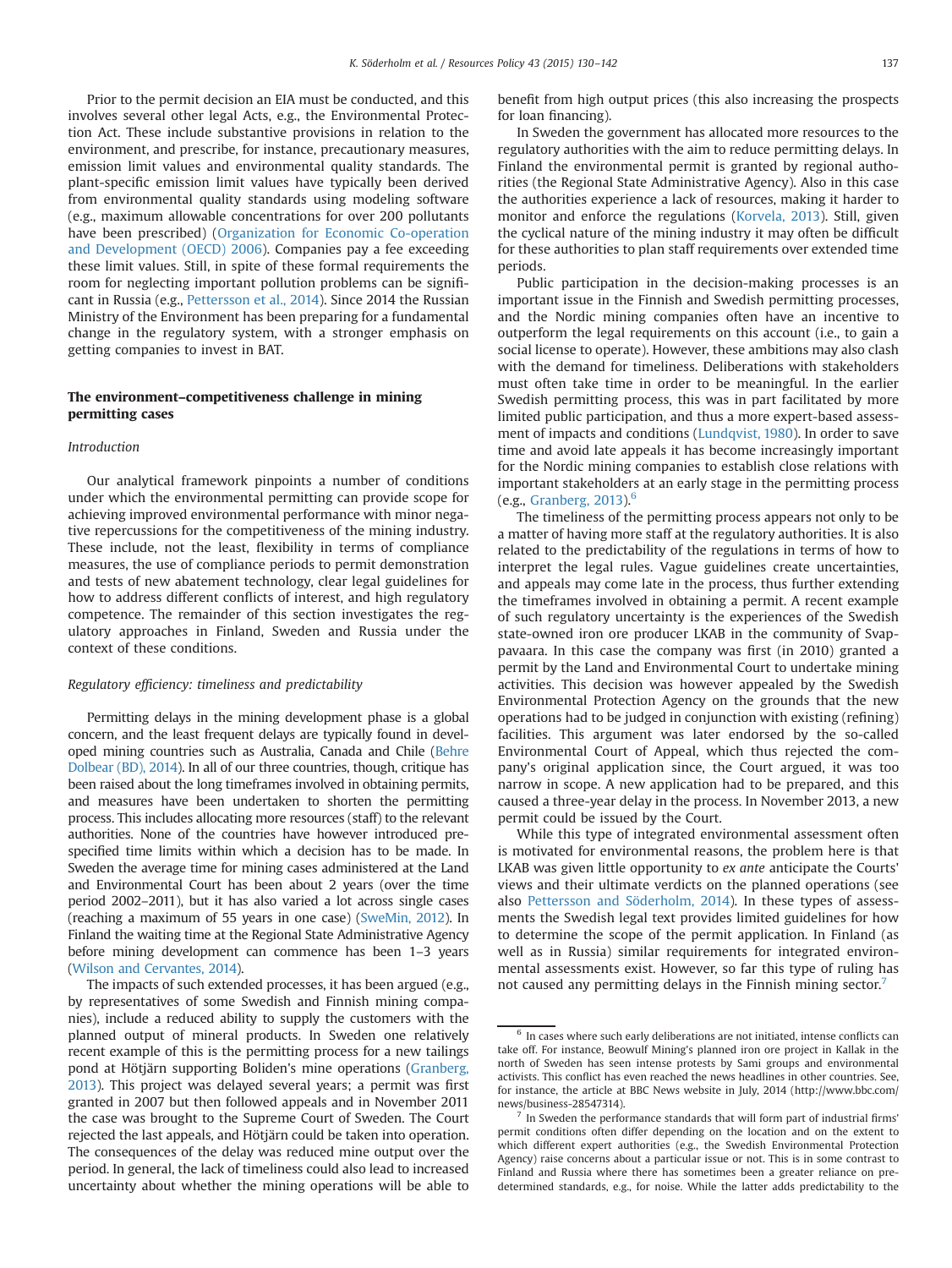Finally, the Russian regulatory system has overall lacked both timeliness and predictability. According to [Behre Dolbear \(BD\)](#page-11-0) [\(2014\),](#page-11-0) Russia is one of the countries where permitting delays cause some of the most significant risks to international mining ventures. Part of this problem can be found in the EIA process following the requirement to discuss critical issues with stakeholders. There are examples where companies have had to start the EIA process from scratch because of absent deliberations.

Moreover, there has been a high level of ambiguity in the distribution of competence across different levels of authority. Although the regional governments have the mandate to decide on the local regulatory requirements and how these should be applied, the federal state system adds additional complexity (e.g., [Beare, 2009\)](#page-11-0).<sup>8</sup> In general significant consultations with regional authorities are needed, and the staff members from different authorities are not always well-coordinated. Since the regulations in this area are fairly recent and tend to be under constant revision (see also Background to pollution control legislation in Finland, Sweden and Russia), regulators still have not fully adapted to the new rules. In some cases the Russian authorities have been uncertain about how the environmental legislation should be implemented. There is even a need for standardization and classification of the terminology used in legal documents (e.g., [Saliyeva](#page-11-0) [and Popov, 2014](#page-11-0)).

In some respects, the environmental requirements for mining operations in Russia have often been stricter than in other developed mining countries such as Canada (e.g., dry-stacked gold tailings in some jurisdictions) ([Cervantes et al., 2013](#page-11-0)). One reason is that the plant-specific emission limit values have been based on environmental quality standards that in turn are very stringent even making some prescribed limit values technically unfeasible (OECD, 2006). Still, in practice these strict requirements will typically not be enforced. Mining companies are expected to contribute to the social and economic development of the community (e.g., [Sadykov, 2011\)](#page-11-0), and for this reason the authorities may implement less stringent regulations to avoid disruptive social impacts (e.g., lay-offs etc.). For a foreign mining company these types of negotiated deals can be difficult to handle, and they also create uncertainty about future requirements once a new mine has been put into place.

# Compliance flexibility in terms of technology choices and adjustment periods

Flexibility and firm discretion in identifying the most suitable pollution abatement technology are important prerequisites for efficient compliance and technology adoption outcomes. In all three countries there is a relatively frequent use of performance rather than technology standards under the permitting conditions, e.g., emission limit values.<sup>9</sup> Still, technology standards may also be used. One of the Finnish mining companies expressed that a stronger emphasis on technology standards would likely have serious negative impacts on operations due to the associated lack of flexibility. In Sweden the emphasis on compliance flexibility was even stronger before the advent of the Environmental Code. During the 1970s and 1980s the BAT-requirements were also then mandatory, but the FBEP consistently avoided technology standards in favor of individual performance standards.

With a combination of tough performance standards and extended compliance periods, the companies may also face intertemporal flexibility. In both Finland and Sweden there is legal room for imposing extended compliance periods, thus allowing companies to develop and demonstrate new technology. However, today this does not appear to be used consistently in any of the countries. In Finland the absence of longer compliance periods has even created problems for the mining industry. Specifically, in 2009 Agnico-Eagle Finland (AEF) started its gold production, and in 2012 the company initiated a new permitting process in order to be able to increase production. Based on the EIA the company, among other things, proposed an emission limit value for sulfate at 5000 mg/l (to be enforced in late 2016 at the earliest). However, the permit conditions stipulated a limit value of 2000 mg/l, coming into force already in 2014. Moreover, the conditions also stated that a limit value of 1000 mg/l should be used from 2017 and onwards. Due to these stringent regulations and the short compliance period, AEF has appealed the permit decision. The company argues that reaching such low emission levels will take considerable time. First it needs to identify a method with which it is possible to reach the stipulated sulfate levels, then test this in the lab, do pilot testing and finally resolve the technical solutions and planning.

Again, the earlier Swedish permitting process provided greater scope for inter-temporal flexibility. This was evident in the permitting of the LKAB and Boliden operations during the 1970s and 1980s. For instance, LKAB obtained a compliance period of 2 years in the late 1970s in order to investigate how appropriate protective measures against the emissions of dust following the production increase at the company's pellet plant should be carried out. The FBEP justified this decision with the argument that this question could not be answered until the rebuilt pellet plant had been tested in practical operation. Even in the presence of economic downturns, such as in 1978 when LKAB (facing the advent of the second oil crises) was forced to put a pellet plant on standby, the company was instructed by the FBEP to continue the investigations. In this case the testing concerned the emissions of dust, fluorine and sulfur compounds from the plant. At the same time the Board also stated that given the uncertain economic prospects at the time it was not reasonable to tighten the conditions further since this could imply that LKAB made extensive investments that in the end could prove superfluous.

The compliance periods could also involve several parallel investigations regarding different pollution abatement measures. In 1974, Boliden planned to expand production at its Laisvall mine, and as part of the permitting process it investigated advanced new as well as improved existing purification of the company's waterborne emissions. In addition, at the request of the authorities Boliden also investigated the possibility to recover the wastewater instead of letting it out. Ultimately, in 1986 when the final permit was issued, it would prove that the proposed treatment plant—based on, for instance, sulfide precipitation—and in part tested and developed by the company, implied such low levels of heavy metals in the fish that it was no longer justified to consider the possible recovery of the wastewater. The total compliance period was 10 years. No similar or related strategy for addressing regulator–company interactions and the balancing act between environmental and economic outcomes over time appears to exist in the current regulatory systems in Sweden, Finland or Russia.

<sup>(</sup>footnote continued)

permitting process it may however also lead to unreasonable outcomes in individual cases (i.e., too strict in some cases and non-binding in others). This difference in the standard-setting has also been detected when comparing other industrial activities, such as the regulation of Swedish and Danish wind power plants (e.g., [Pettersson et al., 2010\)](#page-11-0).

<sup>8</sup> OECD (2006) notes that in Russia, the relations between the federal level and the regions have remained unclear. In the early 2000s an additional administrative layer was added, and this further increased the level of ambiguity.

<sup>&</sup>lt;sup>9</sup> In Russia this is however not the case for the maximum allowable concentrations for pollutants. Equal concentrations are typically prescribed across the entire country in spite of fundamental differences in, for instance, geography, climate, landscape, geology etc. Even the reference concentrations for a particular location may exceed the maximum allowable concentrations. This adds to the problem of unattainable emission limit values, which was discussed in Regulatory efficiency: timeliness and predictability.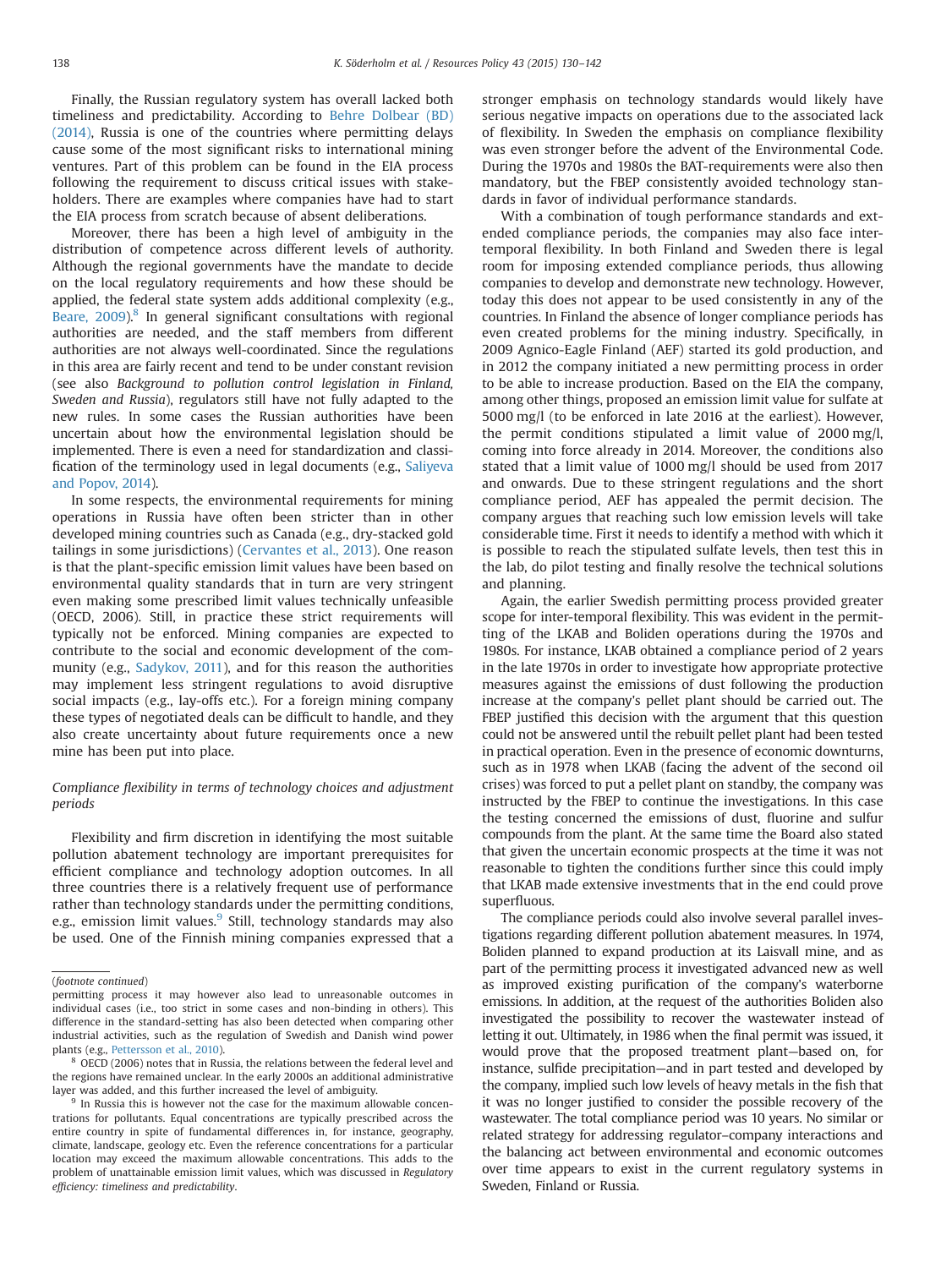# The prospects for implementing more stringent regulations over time

In striking a balance between tough environmental regulations on the one hand and competitiveness on the other, one must also consider the prospects for providing continuous incentives for improved environmental performance over time. In some countries the prospects for introducing re-assessments of existing permits are limited, if not only for a lack of resources at the responsible authorities. Moreover, regulator–company information asymmetries make it difficult to implement standards that are not based on either an underestimation or an overestimation of the compliance costs. The efficient tightening of, for instance, emission standards over time may therefore require substantial investment in regulatory engineering competence. By allowing longer compliance periods, thus reducing investment uncertainty and permitting flexibility in R&D and demonstration strategies, the affected companies could also cope with the increased uncertainty associated with more ambitious standards in the future.

Reassessments of existing environmental permits appear to take place more frequently in Finland and Russia compared to Sweden (where they are rare, primarily due to a lack of adequate regulatory resources and staff). Still, in the previous Swedish permitting processes the permits had to be reassessed and renewed every 10 years on the basis of what was considered BAT at the time. In Russia permits are granted for a 5-year period. Companies have also paid a fee (fine) for emissions that are above the standard, thus implying that they would have an incentive to perform beyond the predetermined limit value ([Söderholm, 2003](#page-11-0); OECD, 2006). With the planned reforms of the Russian regulatory system, though, there may be an increased emphasis on requiring investments in BAT rather than paying for excess emissions.

While the experiences of permit reassessments are generally not well-documented one may note that there is evidence of concerns about the regulatory competence concerning industrial production processes and pollution abatement options. In Finland concerns have been raised about the need for more interaction between the supervisory and permit-issuing authorities on the one hand and the mining companies on the other. This could help in reaching a consensus on how to interpret and implement the permit (as well as in identifying any necessary revisions to the permit conditions). The lack of engineering competence in the permitting process was also brought up in Finland with respect to the AEF mine and the sulfate regulations.10 A similar critique has been directed at the Swedish environmental authorities in connection to mining permit processes (e.g., [Aaro et al., 2012; Granberg, 2013\)](#page-11-0). For instance, permits may be revoked on procedural and formalistic grounds while less attention, it is sometimes argued, has been devoted to the technical issues (e.g., pollution abatement technology and its costs).

One may note that in part the lack of competence and resources at the regulatory authorities can be attributed to the unanticipated minerals boom in the early 2000s. At the end of the 1990s the global interest in mining investment increased rapidly and regulatory authorities were largely unprepared for this. This has been evident also in other well-developed mining countries. For instance, in Canada the government has invested about US\$ 160 million in order to improve the capacity of agents and departments that form part of the regulatory process that mining companies have to go through ([Government of Canada, 2010\)](#page-11-0).

[Bergquist et al. \(2013\)](#page-11-0) shows that during the 1970s and 1980s, the Swedish authorities were able to implement gradually stricter emission limit values for industrial plants (e.g., in the metal smelting industries), without this having serious negative impacts on profits and industrial productivity. This required, though, substantial investment among regulatory and other government (and semi-governmental) authorities (e.g., the Swedish Environmental Protection Agency, the Swedish Institute for Water and Air Protection) in know-how on industry-specific pollution abatement technology to bridge information asymmetries between plant owners and the authorities. Central to this development was the exchange of information between the regulatory authorities and the companies. The Swedish Environmental Protection Agency and the County Administrative Boards (i.e., the regional governments) participated in the investigations and planned the investigation work in collaboration with the company, and then also followed the work through frequent site visits. Over time the authorities—including the FBEP—gained improved information and knowledge about the abatement opportunities and costs at the individual plants. New knowledge, e.g., developed in joint public– private research programs, was then effectively used by the regulatory authorities in upcoming permitting processes.

In the absence of clear-cut ambient environmental quality standards the FBEP also had the opportunity to alter the permit requirements as new knowledge was advanced. This typically took place when the permits were updated, and in the Laisvall (Boliden) case the abatement requirements were radically tightened during the time period 1974–1986. In addition, although LKAB put its pellet plant on standby due to the weak market situation (in 1978) the company continued to evaluate different methods for reducing the dust emissions. Under the supervision of the Swedish Environmental Protection Agency during the standby period, the FBEP later on, in 1979, could tighten the requirements of the 1976 permit concerning dust emissions, from 0.9 kg/t to 0.5 kg/t. Overall, this meant a reduction of dust emissions from 4.6 kg/t real emissions in 1975 to conditions, based on a technology that was not yet in commercial operation, of only 0.5 kg/t emissions in 1979.

Finally, the extended compliance periods fostered continuous environmental improvements, and permitted the companies to combine productive investments with pollution abatement measures. The regulatory system's legitimacy was also increased. This type of flexibility in terms of compliance and time strategies has not formed part of many other countries' regulatory approaches (see also [Yarime, 2007; Lindmark and Bergquist, 2008\)](#page-11-0).

#### A comparative summary

[Table 1](#page-10-0) shows a condensed comparison of how the flexibility, the predictability/timeliness and the stringency of environmental regulations have tended to play out in the permitting of mines in Finland, Sweden and Russia. The results revealed some important similarities and differences across the three countries, the latter even when comparing Finland and Sweden that have adopted very similar environmental legislations.

The paper has illustrated that overall in all three countries—and regardless of some important differences across these—a lack of timeliness and predictability in the environmental regulations has constituted a significant obstacle to new and/or expanding mining operations. The uncertainties facing mining companies concern thus both the time it takes to get a permit, but not the least the nature of the conditions laid out in the permit (if granted). In Russia these uncertainties are overall more prevalent, and related to significant lack of coordination among different levels of authority. In Sweden and Finland the regulatory framework is significantly clearer and more stable over time. However, in these countries investment uncertainties have arisen due to a lack of: (a) ex ante guidelines for how to interpret specific legal rules; $<sup>11</sup>$  and (b) adequate resources at</sup>

<sup>&</sup>lt;sup>10</sup> This issue was also raised in connection to the so-called Talvivaara nickel and zinc mine in the eastern part of Finland. It has experienced numerous environmental challenges since its start, and one of the most recent problems was a toxic water leak in November 2012 ([Korvela, 2013](#page-11-0)).

<sup>&</sup>lt;sup>11</sup> In Sweden the [Swedish Geological Survey \(2013\)](#page-11-0) provides an in-depth description of the mining permitting process in the country. This presents some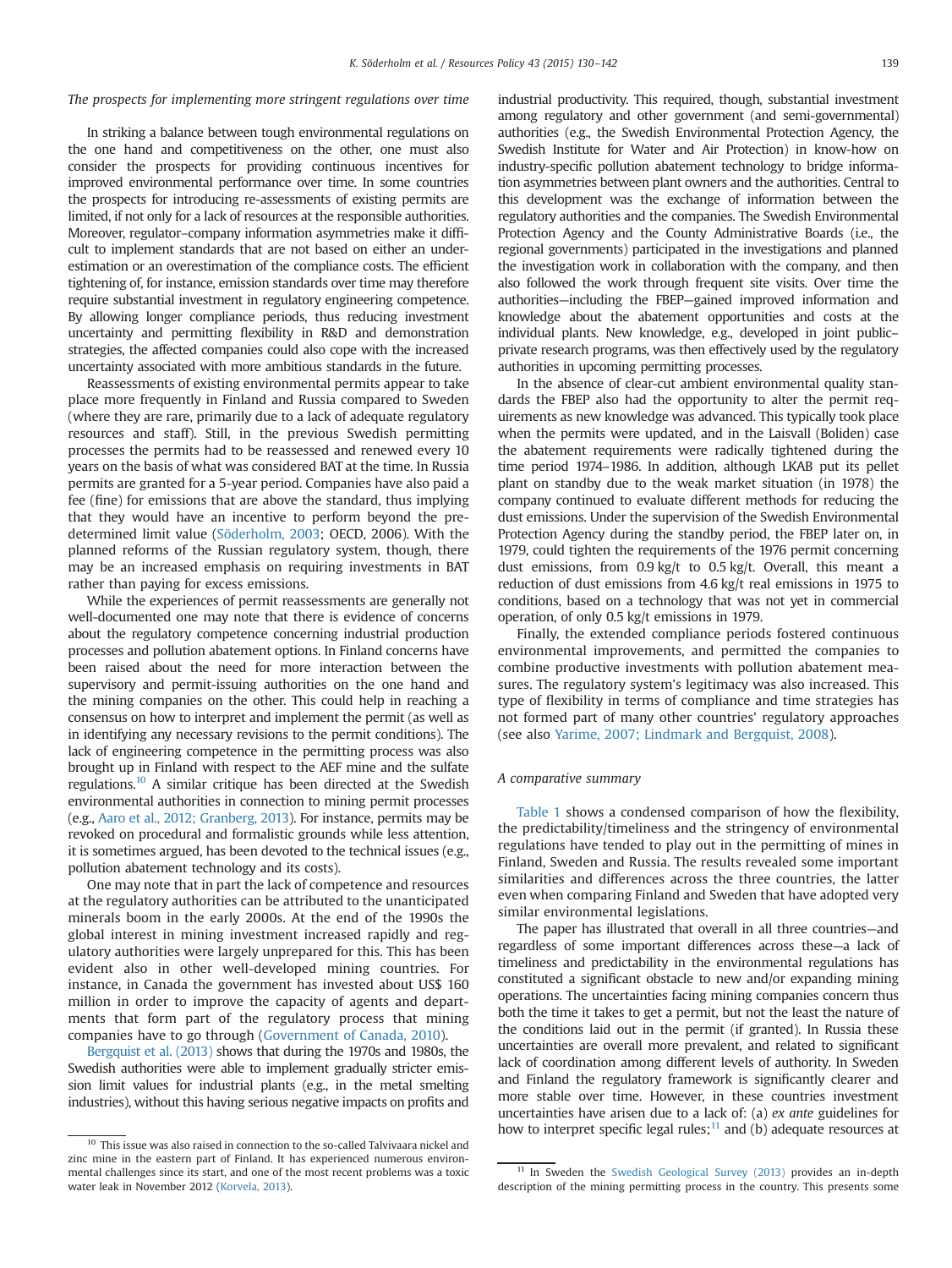#### <span id="page-10-0"></span>Table 1

Comparative assessment of environmental permitting in Finland, Russia and Sweden.

|                                                                                                                                      | <b>Finland</b>                                                                                                                                                                                                                                       | <b>Russia</b>                                                                                                                                                                                                                                             | Sweden (1970-1990)                                                                                                                                                                                                                                        | Sweden (Present)                                                                                                                                                                                                                                   |
|--------------------------------------------------------------------------------------------------------------------------------------|------------------------------------------------------------------------------------------------------------------------------------------------------------------------------------------------------------------------------------------------------|-----------------------------------------------------------------------------------------------------------------------------------------------------------------------------------------------------------------------------------------------------------|-----------------------------------------------------------------------------------------------------------------------------------------------------------------------------------------------------------------------------------------------------------|----------------------------------------------------------------------------------------------------------------------------------------------------------------------------------------------------------------------------------------------------|
| <b>Regulatory efficiency</b><br>(i.e., timeliness)<br>and (ex ante)<br>predictability                                                | Concerns over delays in<br>permitting process.Regulators<br>experience a lack of resources.<br>Public participation important<br>part of EIA.Some uncertainty<br>concerning permit conditions.<br>Some use of pre-determined<br>emissions standards. | Permitting delays big investment<br>barrier. Uncertainties about how to<br>interpret rules.Public participation<br>important part of EIA. The lack of<br>regulatory coordination (federal vs.<br>regional level) leads to uncertain<br>permit conditions. | Permitting delays not considered a<br>problem.Lack of regulatory<br>resources not a problemPublic<br>participation was restricted.Expert-<br>based dialogue between regulators<br>and the industry led to less<br>uncertainty about permit<br>conditions. | Concerns over delays in<br>permitting process.Regulators<br>experience a lack of resources.<br>Public participation important<br>part of EIA.Concerns about<br>uncertain permit conditions. Less<br>use of pre-determined emissions<br>standards). |
| <b>Flexibility in terms</b><br>of compliance<br>measures and<br>adjustment period                                                    | BAT, and most often emissions<br>rather than technology standards.<br>Legislation permits extended<br>compliance periods, but this is not<br>used consistently.                                                                                      | BAT, and most often emissions<br>rather than technology standards.<br>No systematic use of compliance<br>periods (but sometimes less<br>stringent regulations for social<br>reasons).                                                                     | BAT, and consistently emissions<br>rather than technology standards.<br>Consistent use of extended<br>compliance periods (2–3 years), as<br>well as adaptation to market<br>conditions.                                                                   | BAT, and most often emissions<br>rather than technology<br>standards.Legislation permits<br>extended compliance periods,<br>but this is not used consistently.                                                                                     |
| <b>Prospects for</b><br>gradually<br>implementing<br>more stringent<br>regulations<br>without<br>jeopardizing the<br>competitiveness | Re-assessments of existing<br>permits.Concerns over lack of<br>regulators' technical competence,<br>and calls for expert-based and<br>consensus-seeking regulatory<br>approach.                                                                      | Permits granted for a 5-year period.<br>Companies pay a fee for emissions<br>above the standard. Overall,<br>though, monitoring and<br>enforcement have not been strict.                                                                                  | Re-assessments of existing permits.<br>Substantial regulatory technical<br>knowledge and intense exchange of<br>information. This permitted<br>gradually stricter regulations.                                                                            | Limited re-assessment of existing<br>permits.Concerns over lack of<br>regulators' technical<br>competence, and calls for expert-<br>based and consensus-seeking<br>regulatory approach.                                                            |

the regulating authorities. In all three countries public participation is an important part of the EIA process, and this has occasionally caused delays in the permitting process (e.g., due to late appeals).

In terms of flexibility all three countries tend to provide mining companies with quite a lot of discretion in terms of choosing compliance strategy. Hence, performance rather than technology standards (based on BAT) are employed in most cases. However, there appears to be less emphasis on granting dynamic flexibility through the use of compliance periods. This is in contrast to the earlier Swedish industrial pollution control system during the 1970s and 1980s, when performance standards were consistently implemented in combination with extended compliance periods as well as with public support for joint state-industry R&D projects. In this way the earlier Swedish regulatory approach provided scope for environmental innovation and permitted the affected companies to coordinate pollution abatement measures with productive investments.

The permitting process for industrial plants in Sweden during the 1970s and 1980s could also in other ways be considered a bestpractice regulation from an environment-competitiveness pointof-view. It was consensus-based, and relied heavily on substantial regulatory technical knowledge and intense exchange of information, ultimately permitting the gradual implementation of more stringent regulations without jeopardizing the competitiveness of the industry. The scope for achieving this is less favorable today, and this applies to all three countries. For instance, in present Sweden there is a lack of re-assessment of permits as well as of regulatory resources and in Russia strict monitoring and enforcement activities are generally not taking place. Both in Finland and Sweden industry representatives are frequently requesting a more expert-based and consensus-seeking regulatory approach.

An important weakness of the earlier Swedish system, though, was the limited role of stake-holders and the public in the decisionmaking process. On the one hand this expert-dominated process could lead to reduced uncertainties about the timing and the content of the design and implementation of the regulations, but on the other hand it could also result in a serious lack of legitimacy. For mining companies it has over time become increasingly

(footnote continued)

important to acknowledge that the permitting process must take a certain amount of time in order to establish good relations with local stakeholders and address any related concerns. This therefore requires early preparations to avoid appeals, which otherwise could lead to an even more extended legal process.

#### Concluding remarks and avenues for future research

The nature of mining development requires a substantial degree of risk-taking that needs to be recognized and rewarded. At the same time the environmental impacts of mining may be significant, and there is a need for regulations that tend to increase the time, costs and risks associated with bringing a mine into production. Costs may arise because of expenditures on EIAs and on implementing the required changes in the production process. In addition, and perhaps even more importantly, significant risks coupled with the timeliness and the content of the permit arise from the perspective of the company prior to mining. This suggests that there is a need for extending the time horizons of the regulations as well as emphasizing a simple, rule-based process for granting permits that—as far as possible—minimize investor uncertainty and enhances predictability.

The main message of this paper is that the environmentcompetitiveness trade-off is highly dependent on the design and implementation of the regulations, and that there often is scope for achieving positive environmental outcomes without seriously jeopardizing the long-run competitiveness of the mining industry. The regulations must then address the predictability and the timeliness of the regulatory decision-making process, as well as the flexibility in terms of required pollution reduction measures and the time granted to comply with these. The problems encountered in, for instance, the Swedish and Finnish permitting processes can in part be addressed by: (a) allocating more resources and competence to the regulatory authorities; (b) introducing new governance and administrative tools for improving cooperation and information exchange between the industry and the authorities; (c) a more consistent use of stringent performance standards in combination with extended compliance periods; and (d) introducing more standardized procedures and road maps for EIAs and permit applications, as well as for how to interpret specific legal rules. These general recommendations are likely to be valid also for other developed mining countries.

clarifications of the legislation, but it does, however, still leave room for different interpretations of specific legal rules (e.g., the scope of the integrated environmental assessment).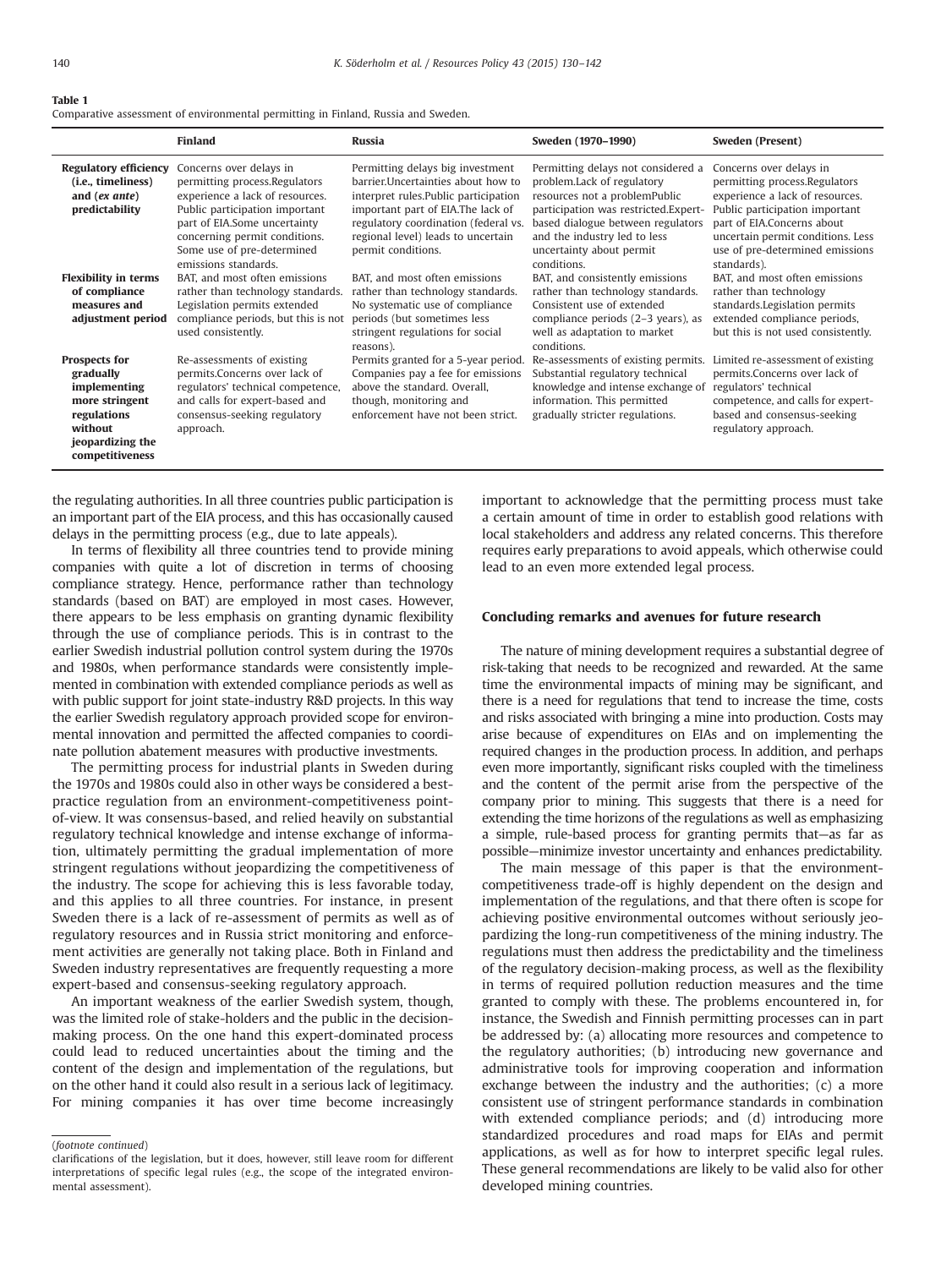<span id="page-11-0"></span>Future research addressing the relationship between tougher environmental requirements and competitiveness is however needed. This research needs to go beyond the formal legal rules, secondary sources, companies' perceptions etc., and focus even more on learning from and comparing the experiences of regulatory design and implementation across countries. In addition, the environmental regulations of the mining industry are becoming tougher and more complex over time, in part as a result of new layers of legislation. This is perhaps particularly evident in the Member States of the European Union, where the recently adopted EU Industrial Emissions Directive (IED) aims at tightening, harmonizing and clarifying the relevant BAT requirements. The competitiveness impacts of forthcoming BAT requirements require further scrutiny. Finally, additional research is also needed on the regulation of mine closure and rehabilitation. This regulation also tends to vary from country to country depending on public policies and industry practices (e.g., the use of reclamation bonds in some countries), and inter-country comparisons would be meaningful. For instance, a critical issue is how to determine the size of a reclamation bond (Gerard, 2000), and the resulting impact on environmental performance and competitiveness.

Also in the above cases, specific design and implementation issues are deemed to be important, thus making the analytical framework presented in this paper a useful tool. It provides a qualitative recognition of key issues in addressing the environment-competitiveness trade-off in regulatory decision-making, issues that could also be increasingly recognized in future econometric work attempting to operationalize environmental regulations.

#### References

- Aaro, L-E., et al. 2012. Debatt: Ge gruvorna chansen, Dagens Industri, 30 januari. [Ambec, S., Cohen, M.A., Elgie, S., Lanoie, P., 2011. The Porter Hypothesis at](http://refhub.elsevier.com/S0301-4207(14)00095-6/sbref2)
- [20Resources for the Future, Washington, DC \(Discussion Paper 11](http://refhub.elsevier.com/S0301-4207(14)00095-6/sbref2)–01).
- [Annandale, D., Taplin, R., 2003. Is environmental impact assessment regulation](http://refhub.elsevier.com/S0301-4207(14)00095-6/sbref3) a 'burden' to private fi[rms? Environ. Impact Assess. Rev. 23 \(3\), 383](http://refhub.elsevier.com/S0301-4207(14)00095-6/sbref3)–397.
- [Ashford, N.A., Caldart, C.C., 2008. Environmental Law, Policy, and Economics:](http://refhub.elsevier.com/S0301-4207(14)00095-6/sbref4) [Reclaiming the Environmental Agenda. MIT Press, Cambridge, USA.](http://refhub.elsevier.com/S0301-4207(14)00095-6/sbref4)
- [Beare, M.J., 2009. Comparison of the Russian and International Approach to Mining](http://refhub.elsevier.com/S0301-4207(14)00095-6/sbref5) [Project Design and Permitting. SRK, North America,. USA.](http://refhub.elsevier.com/S0301-4207(14)00095-6/sbref5)
- Behre Dolbear (BD), 2014. 2014 Ranking of Countries for Mining Investment, New York.
- [Bergquist, A-K., Söderholm, K., Kinneryd, H., Lindmark, M., Söderholm, P., 2013.](http://refhub.elsevier.com/S0301-4207(14)00095-6/sbref7) [Command-and-control revisited: environmental compliance and technological](http://refhub.elsevier.com/S0301-4207(14)00095-6/sbref7) [change in Swedish industry 1970](http://refhub.elsevier.com/S0301-4207(14)00095-6/sbref7)–1990. Ecol. Econ. 85, 6–19.
- [Brickman, R., Jasanoff, S., Ilgen, T., 1985. Controlling Chemicals](http://refhub.elsevier.com/S0301-4207(14)00095-6/sbref8): The Politics of [Regulation in Europe and the United StatesCornell University Press, Ithaca,](http://refhub.elsevier.com/S0301-4207(14)00095-6/sbref8) [New York.](http://refhub.elsevier.com/S0301-4207(14)00095-6/sbref8)
- [Brännlund, R., Lundgren, T., 2009. Environmental policy without costs? a review of](http://refhub.elsevier.com/S0301-4207(14)00095-6/sbref9) [the porter hypothesis. Int. Rev. Environ. Resour. Econ. 3, 75](http://refhub.elsevier.com/S0301-4207(14)00095-6/sbref9)–117.
- [Cervantes, M., McMahon, F., Wilson, A., 2013. Fraser Institute Annual Survey of](http://refhub.elsevier.com/S0301-4207(14)00095-6/sbref10) [Mining CompaniesVancouver, Canada \(2012/2013\).](http://refhub.elsevier.com/S0301-4207(14)00095-6/sbref10)
- [Eggert, R.G., 1994. Mining and the Environment: International Perspective on Public](http://refhub.elsevier.com/S0301-4207(14)00095-6/sbref11) [Policy. Resources for the Future Press, Washington, DC.](http://refhub.elsevier.com/S0301-4207(14)00095-6/sbref11)
- [Ford, J.A., Steen, J., Verreynne, M-L., 2014. How environmental regulation affects](http://refhub.elsevier.com/S0301-4207(14)00095-6/sbref12) [innovation in the australian oil and gas industry: going beyond the porter](http://refhub.elsevier.com/S0301-4207(14)00095-6/sbref12) [hypothesis. J. Clean. Prod. 84, 204](http://refhub.elsevier.com/S0301-4207(14)00095-6/sbref12)–213.
- [Gerard, D., 2000. The law and economics of reclamation bonds. Resour. Policy 26,](http://refhub.elsevier.com/S0301-4207(14)00095-6/sbref13) 189–[197.](http://refhub.elsevier.com/S0301-4207(14)00095-6/sbref13)
- [Goulder, L.H., Parry, I.W.H., 2008. Instrument choice in environmental policy. Rev.](http://refhub.elsevier.com/S0301-4207(14)00095-6/sbref14) [Environ. Econ. Policy 2 \(2\), 152](http://refhub.elsevier.com/S0301-4207(14)00095-6/sbref14)–174.
- [Government of Canada, 2010. National Reporting to CSD-18/18-Thematic Pro](http://refhub.elsevier.com/S0301-4207(14)00095-6/sbref15)file on [Mining, Ottawa.](http://refhub.elsevier.com/S0301-4207(14)00095-6/sbref15)
- Granberg, D. (2013). Environmental Permitting, Presentation at Boliden's Capital Market Days, 21 November.
- [Hilson, G., 2000. Pollution prevention and cleaner production in the mining](http://refhub.elsevier.com/S0301-4207(14)00095-6/sbref16) [industry: an analysis of current issues. J. Clean. Prod. 8, 119](http://refhub.elsevier.com/S0301-4207(14)00095-6/sbref16)–126.
- [Humphreys, D., 2000. A business perspective on community relations in mining.](http://refhub.elsevier.com/S0301-4207(14)00095-6/sbref17) [Resour. Policy 26, 127](http://refhub.elsevier.com/S0301-4207(14)00095-6/sbref17)–131.
- [Jaffe, A.B., Peterson, S.R., Portney, P.R., Stavins, R.N., 1995. Environmental regulation](http://refhub.elsevier.com/S0301-4207(14)00095-6/sbref18) [and the competitiveness of U.S. manufacturing: what does the evidence tell us?](http://refhub.elsevier.com/S0301-4207(14)00095-6/sbref18) [J. Econ. Lit. 33 \(1\), 132](http://refhub.elsevier.com/S0301-4207(14)00095-6/sbref18)–163.
- [Jänicke, M., 1992. Conditions for environmental policy success: an international](http://refhub.elsevier.com/S0301-4207(14)00095-6/sbref19) [comparison. Environmentalist 12 \(1\), 47](http://refhub.elsevier.com/S0301-4207(14)00095-6/sbref19)–58.
- [Johnson, C.J., 1990. Ranking countries for mineral exploration. Nat. Resour. Forum](http://refhub.elsevier.com/S0301-4207(14)00095-6/sbref20) [14 \(3\), 1781](http://refhub.elsevier.com/S0301-4207(14)00095-6/sbref20)–1786.
- [Joshi, S., Krishnan, R., och L., Lave, 2001. Estimating the hidden costs of environ](http://refhub.elsevier.com/S0301-4207(14)00095-6/sbref21)[mental regulation. Account. Rev. 76 \(2\), 171](http://refhub.elsevier.com/S0301-4207(14)00095-6/sbref21)–198.
- [Kamien, M.J., Schwartz, N.L., 1982. Market Structure and Innovation. Cambridge](http://refhub.elsevier.com/S0301-4207(14)00095-6/sbref22) [University Press, New York.](http://refhub.elsevier.com/S0301-4207(14)00095-6/sbref22)
- [Kivimaa, P., 2007. The determinants of environmental innovation: the impacts of](http://refhub.elsevier.com/S0301-4207(14)00095-6/sbref23) [environmental policies on the nordic pulp, paper and packaging industries. Eur.](http://refhub.elsevier.com/S0301-4207(14)00095-6/sbref23) [Environ. 17, 92](http://refhub.elsevier.com/S0301-4207(14)00095-6/sbref23)–105.
- [Korvela, T., 2013. The precautionary case of talvivaara: a developed legal order gone](http://refhub.elsevier.com/S0301-4207(14)00095-6/sbref24) [astray. IUCN Acad. Environ. Law 4, 35](http://refhub.elsevier.com/S0301-4207(14)00095-6/sbref24)–38.
- [Lanoie, P., Laurent-Luccetti, J., Johnstone, N., Ambec, S., 2011. Environmental policy,](http://refhub.elsevier.com/S0301-4207(14)00095-6/sbref25) innovation and performance: new insights on the porter hypothesis. I. Econ. [Manag. Strategy 20, 803](http://refhub.elsevier.com/S0301-4207(14)00095-6/sbref25)–842.
- [Lindmark, M., Bergquist, A.K., 2008. Expansion for pollution reduction? environ](http://refhub.elsevier.com/S0301-4207(14)00095-6/sbref26)[mental adaptation of a Swedish and a Canadian smelter, 1960](http://refhub.elsevier.com/S0301-4207(14)00095-6/sbref26)–2005. Bus. Hist. [50 \(4\), 530](http://refhub.elsevier.com/S0301-4207(14)00095-6/sbref26)–546.
- [Löfstedt, R., Vogel, D., 2001. The changing character of regulation: a comparison of](http://refhub.elsevier.com/S0301-4207(14)00095-6/sbref27) [Europe and the United States. Risk Anal. 21 \(3\), 399](http://refhub.elsevier.com/S0301-4207(14)00095-6/sbref27)–405.
- [Lundqvist, L., 1980. The Hare and the Tortoise: Clean Air Policies in the United](http://refhub.elsevier.com/S0301-4207(14)00095-6/sbref28) [States and SwedenThe University of Michigan Press, Ann Arbor.](http://refhub.elsevier.com/S0301-4207(14)00095-6/sbref28)
- [McNamara, N., 2009. The Environmental Regulation of Mining: An International](http://refhub.elsevier.com/S0301-4207(14)00095-6/sbref29) [Comparison. School of Law of the University of Southern Queensland, Australia](http://refhub.elsevier.com/S0301-4207(14)00095-6/sbref29) [\(Ph.D. Dissertation\).](http://refhub.elsevier.com/S0301-4207(14)00095-6/sbref29)
- [Mohr, R.D., 2006. Environmental performance standards and the adoption of new](http://refhub.elsevier.com/S0301-4207(14)00095-6/sbref30) [technology. Ecol. Econ. 58, 238](http://refhub.elsevier.com/S0301-4207(14)00095-6/sbref30)–248.
- [Nentjes, A., de Vries, F.P., Wiersma, D., 2007. Technology-forcing through environ](http://refhub.elsevier.com/S0301-4207(14)00095-6/sbref31)[mental regulation. Eur. J. Polit. Econ. 23, 903](http://refhub.elsevier.com/S0301-4207(14)00095-6/sbref31)–916.
- [Organization for Economic Co-operation and Development \(OECD\), 2006. Environ](http://refhub.elsevier.com/S0301-4207(14)00095-6/sbref32)[mental Policy and Regulation in Russia: The Implementation Challenge, Paris.](http://refhub.elsevier.com/S0301-4207(14)00095-6/sbref32)
- [Peck, M.J., Landsberg, H.H., Tilton, J.E., 1992. Competitiveness in Metals: The Impact](http://refhub.elsevier.com/S0301-4207(14)00095-6/sbref33) [of Public PolicyMining Journal Books, London.](http://refhub.elsevier.com/S0301-4207(14)00095-6/sbref33)
- [Pettersson, M., Ek, K., Söderholm, K., Söderholm, P., 2010. Wind power planning and](http://refhub.elsevier.com/S0301-4207(14)00095-6/sbref34) [permitting: comparative perspectives from the nordic countries. Renew.](http://refhub.elsevier.com/S0301-4207(14)00095-6/sbref34) [Sustain. Energy Rev. 14, 3116](http://refhub.elsevier.com/S0301-4207(14)00095-6/sbref34)–3123.
- [Pettersson, M., Söderholm, P., 2014. Industrial pollution control and ef](http://refhub.elsevier.com/S0301-4207(14)00095-6/sbref35)ficient [licensing processes: the case of Swedish regulatory design. Sustainability](http://refhub.elsevier.com/S0301-4207(14)00095-6/sbref35) [6, 5401](http://refhub.elsevier.com/S0301-4207(14)00095-6/sbref35)–5422.
- Pettersson, M., A. Oksanen, V. Masloboev, T. Mingaleva, and V. Petrov (2014). License to Mine: A Comparison of the Scope of the Environmental Assessment in Sweden, Finland and Russia, Report within the SUMILCERE project (Kolarctic ENPI CBC).
- [Porter, M.E., van der Linde, C., 1995. Toward a new conception of the environment](http://refhub.elsevier.com/S0301-4207(14)00095-6/sbref36)[competitiveness relationship. J. Econ. Perspect. 9, 97](http://refhub.elsevier.com/S0301-4207(14)00095-6/sbref36)–118.
- [Prno, J., 2013. An analysis of factors leading to the establishment of a social license](http://refhub.elsevier.com/S0301-4207(14)00095-6/sbref37) [to operate in the mining industry. Resour. Policy 38, 577](http://refhub.elsevier.com/S0301-4207(14)00095-6/sbref37)–590.
- PwC (2012). Mining in the Americas, Canada.
- [Rémy, F., 2003. Mining Reform and the World Bank: Providing a Policy Framework](http://refhub.elsevier.com/S0301-4207(14)00095-6/sbref38) [for Development. International Finance Corporation, Washington, DC.](http://refhub.elsevier.com/S0301-4207(14)00095-6/sbref38)
- [Sadykov, R.K., 2011. On the importance of subsoil management in the regional](http://refhub.elsevier.com/S0301-4207(14)00095-6/sbref40) [socio-economic development. Miner. Resour. Russ.: Econ. Manag. 4, 46](http://refhub.elsevier.com/S0301-4207(14)00095-6/sbref40)–49.
- [Saliyeva, R.N., Popov, A.A., 2014. The legislative framework for engineering and](http://refhub.elsevier.com/S0301-4207(14)00095-6/sbref41) [sustainable development of mineral deposits: problems and solutions. Miner.](http://refhub.elsevier.com/S0301-4207(14)00095-6/sbref41) [Resour. Russ.: Econ. Manag. 1, 69](http://refhub.elsevier.com/S0301-4207(14)00095-6/sbref41)–73.
- [Sartorius, C., Zundel, S., 2005. Time Strategies, Innovation and Environmental](http://refhub.elsevier.com/S0301-4207(14)00095-6/sbref42) [Policy. Edward Elgar, Cheltenham.](http://refhub.elsevier.com/S0301-4207(14)00095-6/sbref42)
- [Söderholm, P., 2003. Institutional obstacles to environmental taxation in the former](http://refhub.elsevier.com/S0301-4207(14)00095-6/sbref43) [soviet union. In: Milne, J., et al. \(Eds.\), Critical Issues in Environmental Taxation:](http://refhub.elsevier.com/S0301-4207(14)00095-6/sbref43) [International and Comparative Perspectives, Volume I. Richmond Law & Tax](http://refhub.elsevier.com/S0301-4207(14)00095-6/sbref43) [Ltd., Richmond, UK, pp. 257](http://refhub.elsevier.com/S0301-4207(14)00095-6/sbref43)–268.
- [Söderholm, K., Bergquist, A-K., 2013. Growing green and competitive: a case study](http://refhub.elsevier.com/S0301-4207(14)00095-6/sbref44) [of a Swedish pulp mill. Sustainability 5, 1789](http://refhub.elsevier.com/S0301-4207(14)00095-6/sbref44)–1805.
- Söderholm, P., Svahn, N., 2014. Mining, regional development and benefit-sharing in developed countries. Economics Unit, Luleå University of Technology (Research Report), Luleå, Sweden.
- [Sorrell, S., 2002. The meaning of batneec: interpreting excessive costs in UK](http://refhub.elsevier.com/S0301-4207(14)00095-6/sbref46) [industrial regulation. J. Environ. Policy Plan. 4, 23](http://refhub.elsevier.com/S0301-4207(14)00095-6/sbref46)–40.
- Swedish Geological Survey (SGU) (2013). Vägledning för prövning av gruvverksamhet, Uppsala.
- SweMin, 2012. Gruvbranschen [en tillväxtmotor för Sverige. Swedish Association](http://refhub.elsevier.com/S0301-4207(14)00095-6/sbref47) [of Mines, Mineral and Metal Producers, Stockholm.](http://refhub.elsevier.com/S0301-4207(14)00095-6/sbref47)
- [Tiess, G., 2011. Legal Basics of Mineral Policy in Europe: An Overview of 40](http://refhub.elsevier.com/S0301-4207(14)00095-6/sbref48) [Countries. Springer, Vienna.](http://refhub.elsevier.com/S0301-4207(14)00095-6/sbref48)
- [Tilton, J.E., 1992. Mineral endowment, public policy and competitiveness: a survey](http://refhub.elsevier.com/S0301-4207(14)00095-6/sbref49) [of issues. Resour. Policy 18 \(4\), 237](http://refhub.elsevier.com/S0301-4207(14)00095-6/sbref49)–249.
- [Tole, L., Koop, G., 2011. Do environmental regulations affect the location decisions](http://refhub.elsevier.com/S0301-4207(14)00095-6/sbref50) [of multinational gold mining](http://refhub.elsevier.com/S0301-4207(14)00095-6/sbref50) firms? J. Econ. Geogr. 11, 151–177.
- [Viscusi, W.K., Vernon, J.M., Harrington, J.E., 2005. Economics of Regulation and](http://refhub.elsevier.com/S0301-4207(14)00095-6/sbref51) [Antitrust, 4th edition MIT Press, Cambridge.](http://refhub.elsevier.com/S0301-4207(14)00095-6/sbref51)
- [Wilkerson, J., 2010. Competition and regulation in the gold industry: an American](http://refhub.elsevier.com/S0301-4207(14)00095-6/sbref52) [perspective. Univ. Botsw. Law J. 12, 117](http://refhub.elsevier.com/S0301-4207(14)00095-6/sbref52)–129.
- [Williams, J.P., 2012. Global trends and tribulations in mining regulation. J. Energy](http://refhub.elsevier.com/S0301-4207(14)00095-6/sbref53) [Nat. Resour. Law 30 \(4\), 391](http://refhub.elsevier.com/S0301-4207(14)00095-6/sbref53)–422.
- Wilson, A., Cervantes, M., 2014. Fraser Institute Annual Survey of Mining Companies, Vancouver.